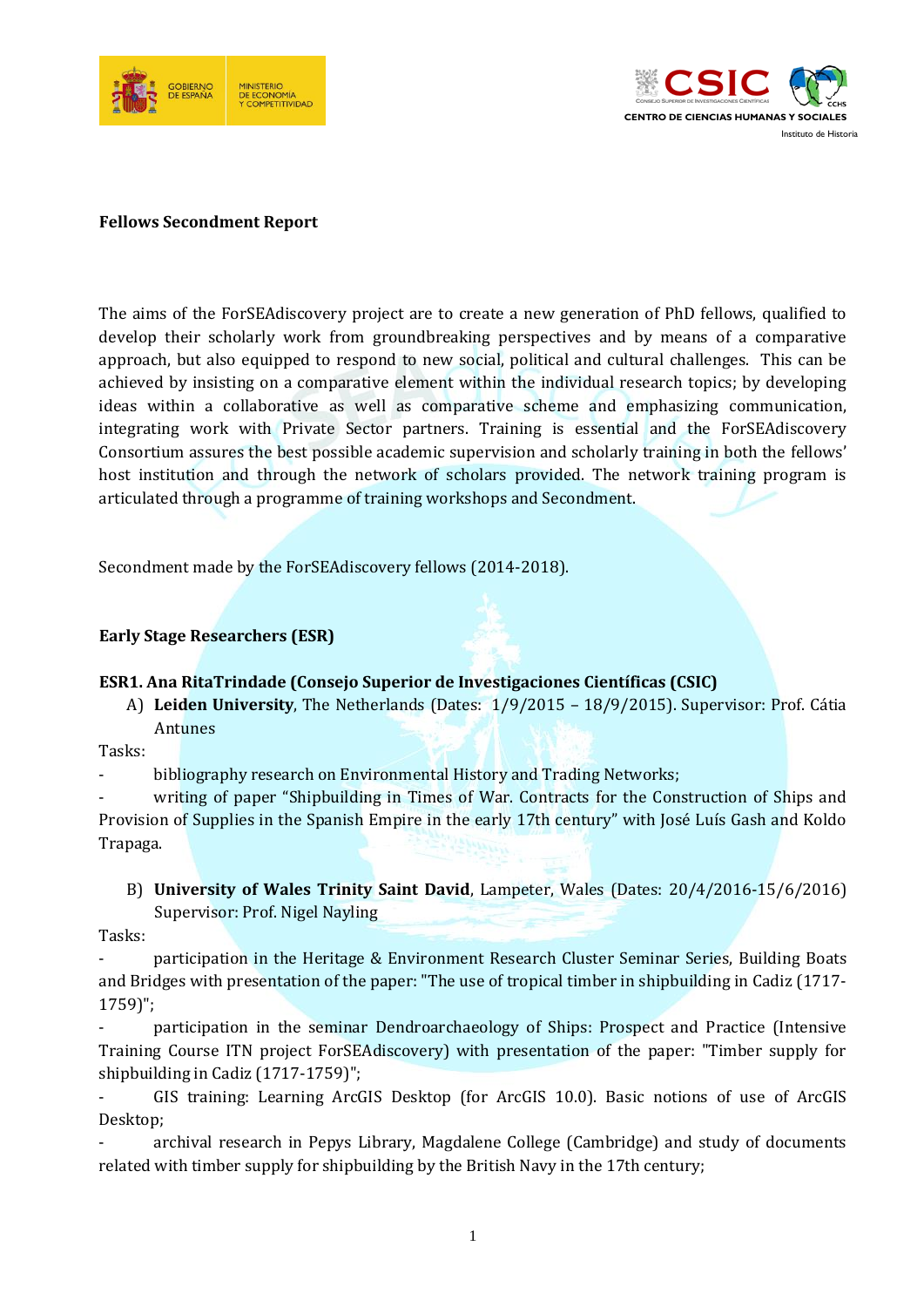



- processing of data related with the case study of the Santa Maria Magdalena Frigate in preparation for the forthcoming IKUWA6 Conference, organized by the Australian Institute for Maritime Archaeology, Fremantle, Australia (25th November - 2nd December 2016).

# **ESR2. Maria Bastiâo (Universiteit Leiden)**

A) **RijkUniversiteit Groningen** (Dates: 10/04/2015- 10/06/2015) Supervisor: Prof. Jan Willem Veluwenkamp

Tasks:

- Archive Research

- Sound Toll Register online /Data base:

1. c. 2000 entries of ships transporting wood and shipbuilding materials from the Baltic into Iberia between 1580 and 1770s. This data has been set in an excel format and will be added to the database of the ForSeaDiscovery project held in the CSIS in Madrid. These registries allow for:

- a. identification of trading routes
- b. listing of businessmen behind the wood trade
- c. amounts, typologies and conditions of imported wood
- d. price for product and shipping costs

#### **ESR3. Manish Kumar (RijkUniversiteit Groningen)**

A) **Universidade Nova de Lisboa** (Dates: 01/06/2016-30/07/2016) Supervisor: Prof. Rosa Varela Gomes

#### Tasks:

- Archive Research: estimating the volume of timber imports into Portugal from the Baltic from 1669 to1815. The basic source used so far is the Sound Toll Registers Online (STRO). STRO contains data related to the direct exports originating from the Baltic ports. In order to gain information related to imports of timber into Portugal from other European ports, the following archive resources were examined:
- Arquivo Nacional da Torre do Tombo,
- Arquivo Historico do Ministerio das Obras Publicos
- Instituto Nacional de Estatistica in Lisbon.
- This collection of material relates to Portuguese foreign trade from 1775 to1815. It contains quantitative data related to the inflow and outflow of goods from Portugal. It is important in order to gauge the importance of Baltic timber in the overall timber imports into Portugal.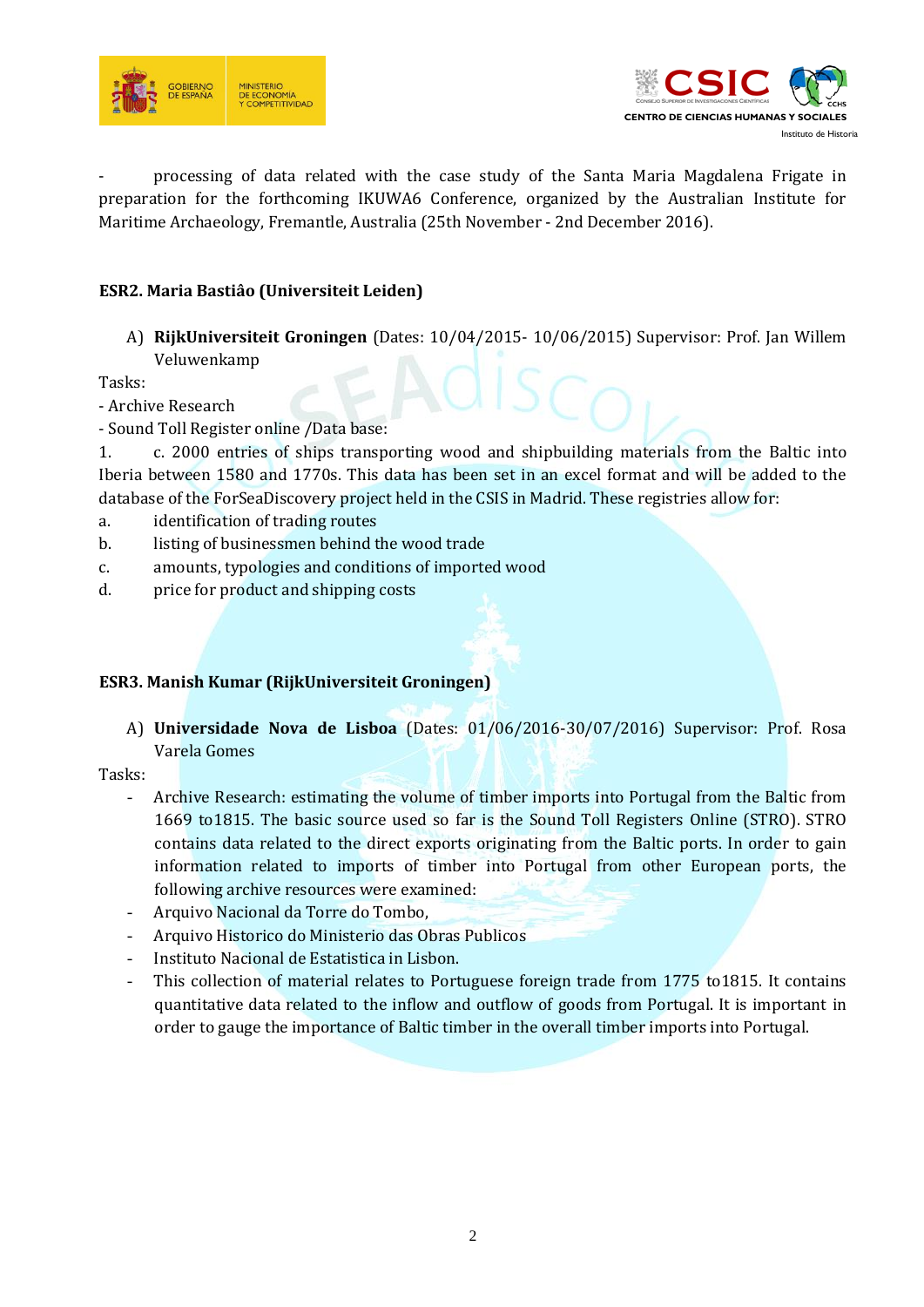



## **ESR4. Germán Jiménez Montes (RijkUniversiteit Groningen)**

A) **Consejo Superior de Investigaciones Científicas** (CSIC) (Dates: 01/09/2015- 30/11/2015) Supervisor: Prof. Ana Crespo Solana

Tasks:

- Archive Research: During this secondment, I was able to gain access to Spanish primary sources and the great bibliographic catalogue from CSIC-CCHS library. I undertook two oneweek stays in Archivo General de Simancas (Simancas, Valladolid), in which I studied the footprints that timber merchants left in the Spanish administration during the sixteenth century.
- Methodology: I learned the basics on two methodological tools that I will use: Social Network Analys (SNA) and Geographic Information System (GIS), especially during the ForSEAdiscovery workshop "Geographic Information Systems and Social Network Analysis" (October 13-17).
- Writing papers and presentation: My research was presented in a congress at Seville, "ANDATLAN, Andalucía en el mundo atlántico moderno: agentes y escenarios", (October 26- 28).

Finally, I had several meetings with the supervisor of the secondment, Ana Crespo Solana, to discuss about my investigation. I shared an office with colleagues from the History work-package, with whom I discussed the methodological objectives of the history work-package, as well as with colleagues from the other two work-packages, with whom I learned the basics of their disciplines and discussed how each investigation could enrich the other.

B) **University of Wales, Trinity Saint David** (UWTSD) (Dates: May 23-June 10) Supervisor: Prof. Nigel Nayling.

Tasks:

- Methodology: The main objective of this secondment was to learn how to use GIS tools. During these weeks I attended the web course "Learning ArcGIS Desktop", which consisted in 24 hours of training.
- Discussion meetings: Furthermore, I met several times with Professor Nigel Nayling as well as with the other PhD colleagues working at UWTSD, Beñat Eguiluz Miranda and Adolfo Miguel Martins, and ESR1 fellow on secondment Ana RitaTrindade, to discuss my research.
- Paper presentation: During my stay at UWTSD I presented my research at the "Postgraduate Research Group Seminar" (June 6th) and attended to the ForSEAdiscovery workshop "Dendroarchaeology of Ships – Practice and Prospect" (May 23rd-27th), in which I learned the basics of dendro-archaeological methodology.

## **ESR5. Beñat Eguiluz Miranda (University Wales Trinity Saint David (UWTSD)**

A) **Archaeonauta SL**. (Dates: 13/09/14 – 18/09/14) Supervisor: Miguel San Claudio. Tasks: Nautical scientific diving skills assessment, fieldwork and training in Underwater Archaeology.

B) **Maritime Archaeology Trust Ltd.** (Dates 23/03/15 -10/04/15). Professional scientific diving qualifications in First Aid at Work, Recompression Chamber Awareness, and HSE Scuba. First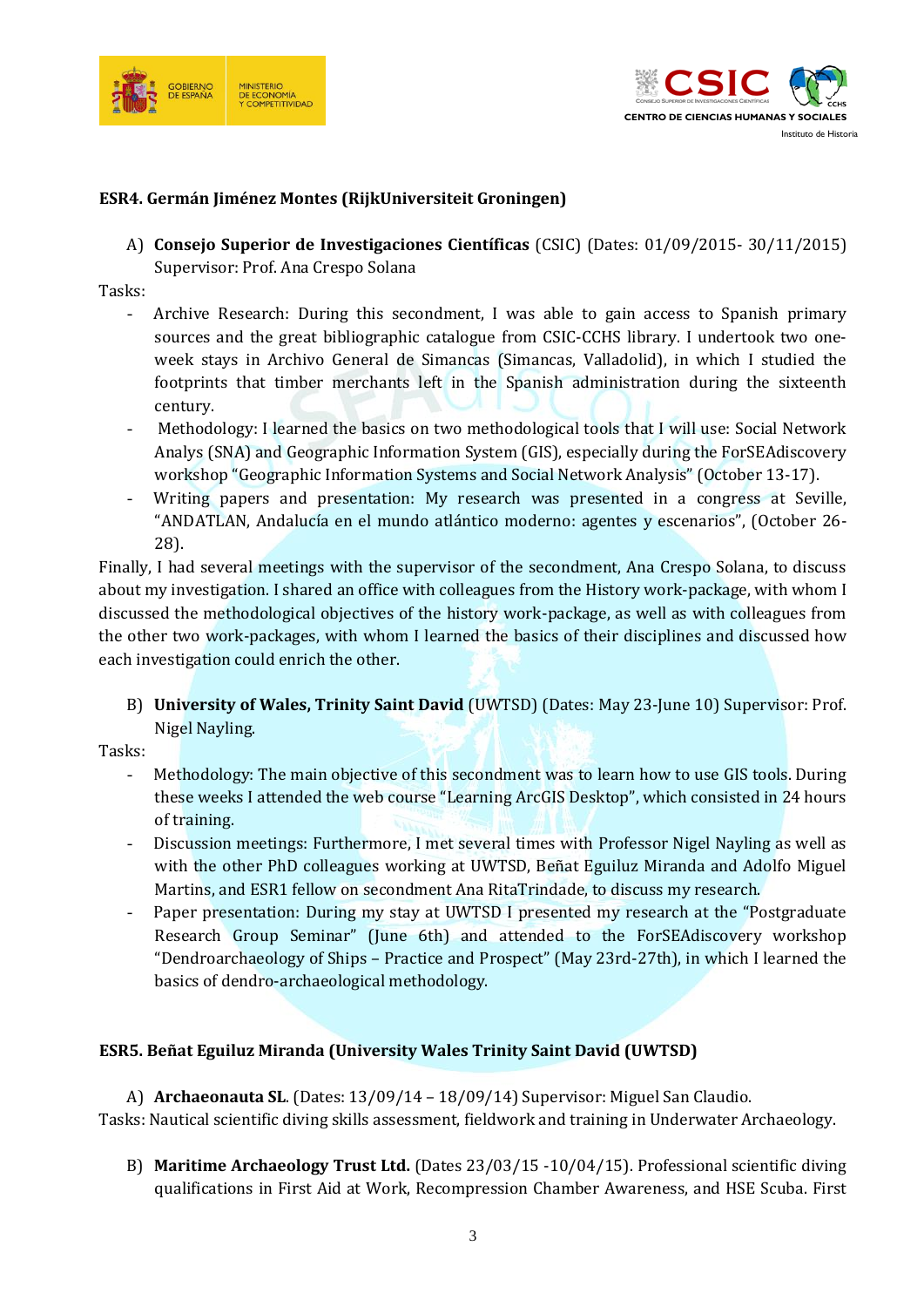



annual HSE diving medical. Qualifications provide all the legal requirements for working as professional scientific diver in UK – widely recognized within and beyond Europe.

C) **Archaeonauta S.L** (Dates: 03/06/2015-30/06/2015) Supervisor: Miguel San Claudio Tasks: Training in Underwater Archaeology and nautical fieldwork. Archaeological diving and recovery of wood samples from French corvette Bayonnaise, Spanish frigate La Magdalena and the shipwreck of Ribadeo.

# D) **Consejo Superior de Investigaciones Científicas (CSIC)** (Dates: 01/09/2015- 16/11/2015)

Supervisor: Prof. Ana Crespo Solana

Tasks:

- Archive Research, document collection: Research in archive, Archivo del Museo Naval de Madrid November 2-7 2015. Research in archive, Archivo General de Simancas, November 9-13, 2015. Collection of up to 150 documents related to Iberian shipbuilding
	- Writing papers, preparation of draft (Thesaurus and Literature review):
	- o Assistance in preparation for the conference ISBSA in Gdansk, Poland, 2015, September 20-26.
	- o Presentation of poster in ISBSA, Gdansk, September 20-26, 2015: Atlantic Shipbuilding and the Iberian Bizcayan transition, 1550-1633.
	- o Preparation of the Thesaurus of shipbuilding construction with Antonio Rocha Santos.
	- o Writing of the 2nd draft of the Literature review.
- Data gathering for spreadsheets: Excel documents table for all collected data in the archives such as Iberian Bizcayan Ship measurements. Tables organising Iberian ships and dimensions through time and space.
- E) **Maritime Archaeology Ltd.** (Dates: 13-19/04/16, 26-30/04/16, 11-14/05/16) Supervisor: Garry Momber

Tasks: Training in Underwater Archaeology, Nautical fieldwork. Recovery of wood samples from the Yarmouth Roads protected wreck.

# **ESR6. Adolfo Miguel Martins (University Wales Trinity Saint David (UWTSD)**

- A) **Archaeonauta SL.** (Dates: 13/09/14 18/09/14) Supervisor: Miguel San Claudio. Tasks: Nautical scientific diving skills assessment, fieldwork and training in Underwater Archaeology.
- B) **Maritime Archaeology Trust Ltd.** (Dates 23/03/15 -10/04/15). Professional scientific diving qualifications in First Aid at Work, Recompression Chamber Awareness, and HSE Scuba. First annual HSE diving medical. Qualifications provide all the legal requirements for working as professional scientific diver in UK – widely recognized within and beyond Europe.

# C) **Archaeonauta S.L.** (Dates: 04/06/2015-30/06/2015) Supervisor: Miguel San Claudio

Tasks: Training in Underwater Archaeology and Fieldwork.

- The secondment consisted of gaining experience in underwater archaeology within UK HSE archaeology ACOP. The secondment was performed with the Archaeonauta, S.L. and project manager was the archaeologist Miguel San Claudio.

- The objectives included diving on three archaeological sites: The French corvette Bayonnaise, Spanish Frigate La Magdalena and the shipwreck of Ribadeo.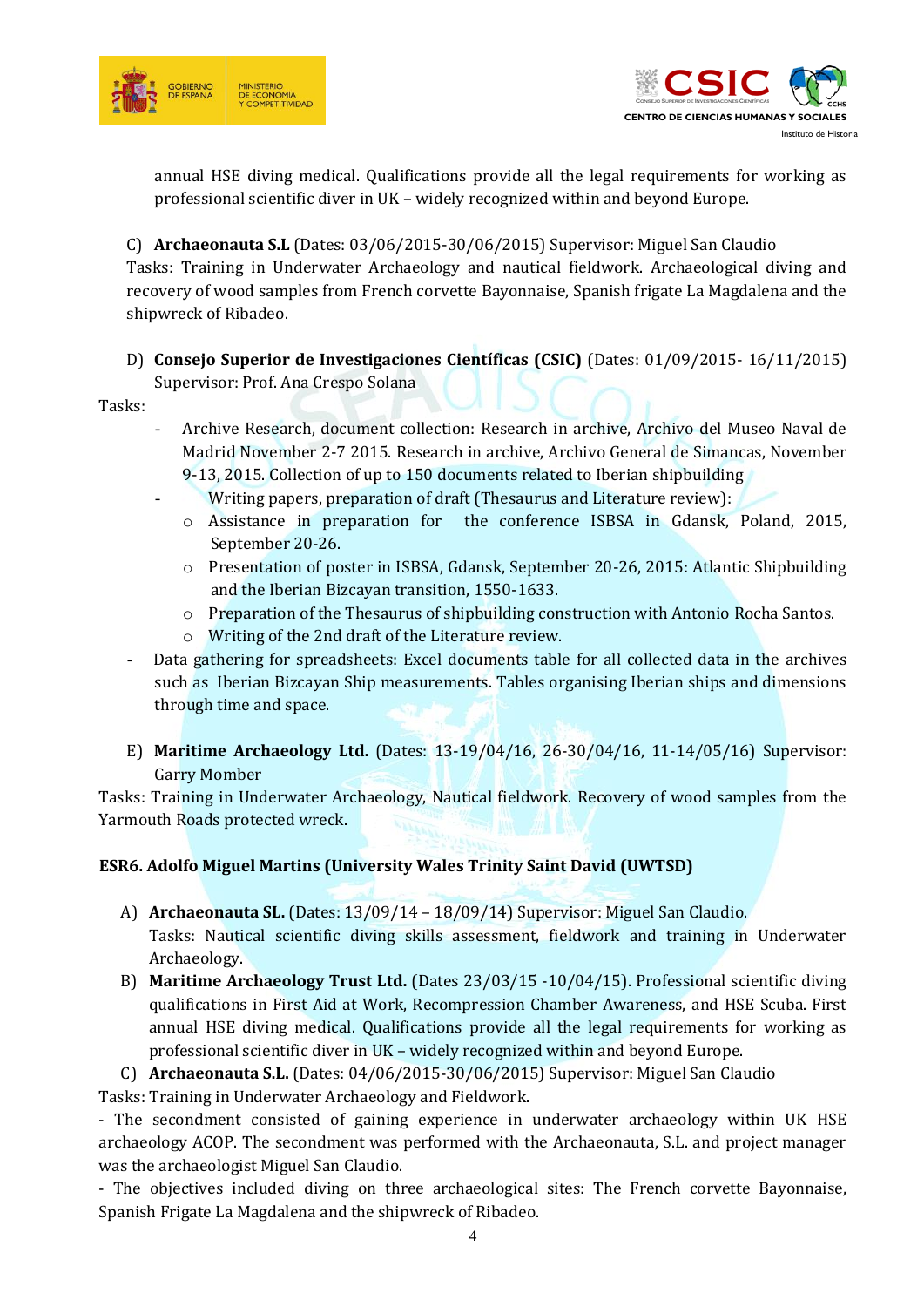



- During three weeks the tasks involved collecting data and samples from the selected shipwrecks to provide to other ForSEAdiscovery project fellows, in particular, to the working package n. 3 (wood science).

D) **Maritime Archaeology Ltd.** (Dates: 13-19/04/16, 26-30/04/16, 11-14/05/16) Supervisor: Garry Momber

Tasks: Training in Underwater Archaeology, Nautical fieldwork. Recovery of wood samples from the Yarmouth Roads protected wreck.

E) **Maritime Archaeology Trust** (Dates: 13-19 July 2016) Supervisor: Garry Momber Tasks:

Aims:

- To gain experience within commercial maritime archaeology environment.
- Improve skills in 3D underwater environment recording.
- Develop skills as a workshop organization team member.

Objectives:

- To achieve a better understanding of the particularities within the commercial archaeology targets and planning.
- To developing planned tasks within particularly short time framework.
- To develop or adjust suitable methodologies within a short time time frame.

To achieve higher standards in terms of deliverable documents such as reports and protocols. Methodology:

- The secondment consisted of diving operations on the archaeological site of Bouldnor Cliff and classroom workshops at the National Oceanography Centre (Southampton, UK).
- The conditions in the Solent River are particularly aggressive in terms of underwater environment. Strong currents and fast changes of water flow aggravated by the tides give only short windows to undertake archaeological survey and excavation.
- Within these complex conditions three diving days (two dives per day) within HSE archaeology ACOP were completed in order to collect significant data to reconstruct the submerged Mesolithic landscape.
- The tasks to be developed within the schedule timeframe include:

Digital photographic recording of section at Bouldnor Cliff V used cameras with waterproof cages and lights, and post-processing to produce a photomosaic and photogrammetric 3D reconstruction. Supervised students from the University of Alexandria in the use of these technical methods.

- Second stage of the Secondment was held in the National Oceanography Centre. The tasks involved the usage of the data collected in the Solent River at the Bouldnor Cliff (BCV) archaeological site. Lectures given about Adobe software (Photoshop, Lightroom) and Agisoft photoscan.

Drone survey and digital recording of shipwrecks located in intertidal zone was also considered during the secondment.

Conclusions:

The secondment at the Maritime Archaeology Trust proved to be highly relevant. I took part as part of the team from the Trust experiencing day-by-day tasks such as planning, executing and reporting the planned tasks.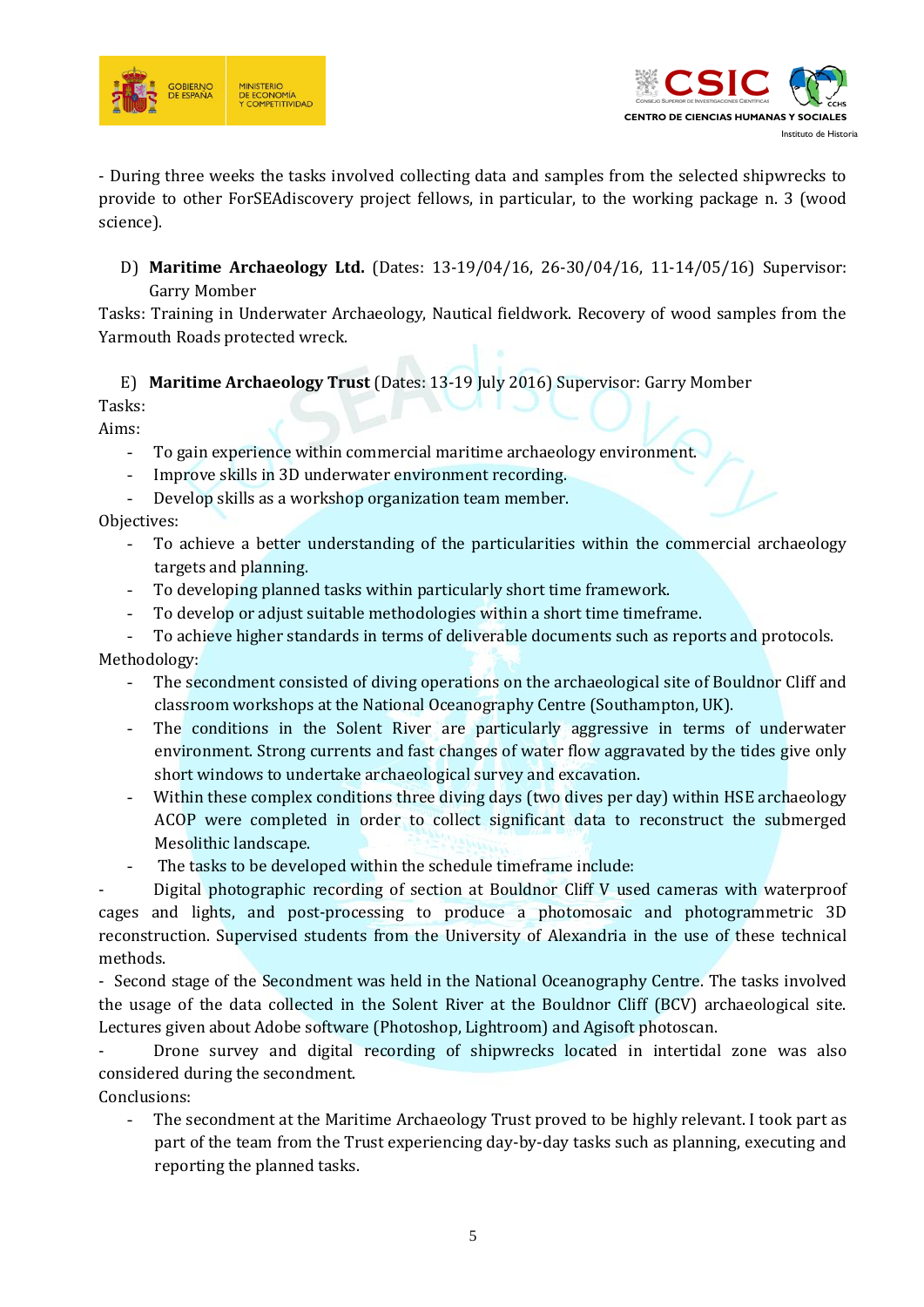



1. Experiencing the adopted methods and developing techniques within higher standards and demands has encouraged me to reflect on my way of thinking. Developing more in less time and still keeping a high level of safety and professional standards is to be considered in future.

2. Working with researchers from other academic institutions with different experience and background proved to be highly important in terms of gaining personal experience. I considered that multi-cultural teams are also recommended for exchange of knowledge and research questions.

# **ESR7 Antonio Rochas (Universidade Nova de Lisboa)**

A) **Archaeonauta SL.** (Dates: 13/09/14 – 18/09/14) Supervisor: Miguel San Claudio Tasks:

Nautical scientific diving skills assessment, fieldwork and training in Underwater Archaeology.

- B) **Maritime Archaeology Trust Ltd.** (Dates 23/03/15 -10/04/15). Professional scientific diving qualifications in First Aid at Work, Recompression Chamber Awareness, and HSE Scuba. First annual HSE diving medical. Qualifications provide all the legal requirements for working as professional scientific diver in UK – widely recognized within and beyond Europe.
- C) **University Wales Trinity Saint David** (UWTSD) (Dates: November 2015) Supervisor: Prof. Nigel Nayling

Tasks:

- Writing papers. Report about Thesaurus and Glossary on Iberian Shipbuilding together with ESR5 fellow Beñat Eguiluz Miranda.
	- D) **University Wales Trinity Saint David** (UWTSD) (Dates: 01/04/2016- 31/05/2016) Supervisor: Prof. Nigel Nayling

Tasks:

- GIS training courses.
- Beginning of Rhino training.
- One presentation about the PhD on the academic meetings.

- Discussions meetings: Some reviews on thesis research questions; Some reviews on the work conducted so far in Cais do Sodré; One presentation about Cais do Sodré on the academic meetings.

- Presentation on the Network Meeting.

E) **Maritime Archaeology Ltd.** (Dates: 13-19/04/16, 26-30/04/16, 11-14/05/16) Supervisor: Garry Momber

Tasks: Training in Underwater Archaeology, Nautical fieldwork. Recovery of wood samples from the Yarmouth Roads protected wreck.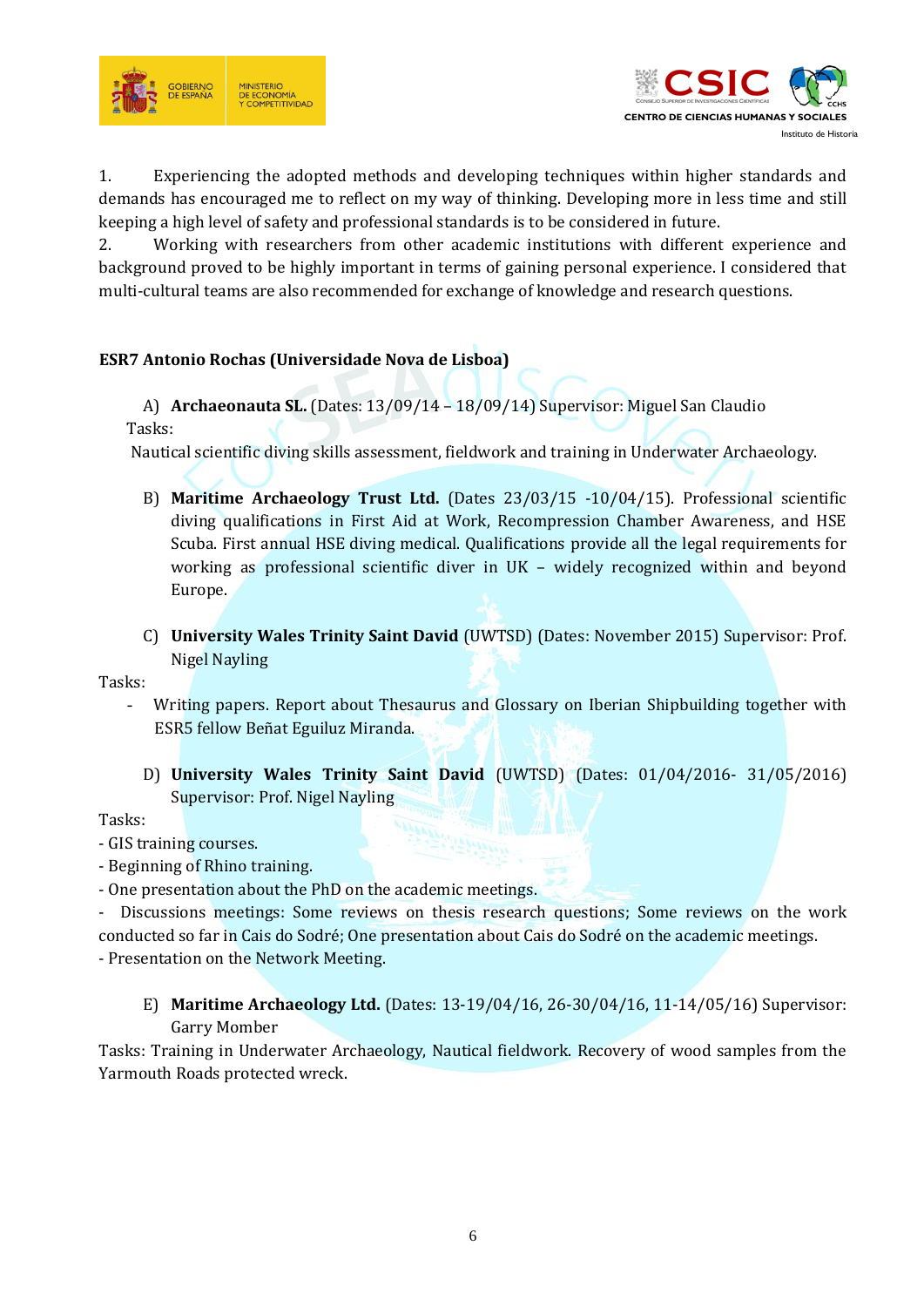



#### **ESR8. Koldo Trápaga Monchet (Universidade Nova de Lisboa)**

A) **Archaeonauta S. L**. (Dates: 12 – 18/ 06/2015) Supervisor: Miguel San Claudio

#### Tasks:

- Underwater Archaeology and Training in diving skills. This one-week secondment was within the nautical archaeological campaign the Project conducted in Galicia (Spain) in June 2015. During this campaign I got involved in the nautical campaign conducted in Finisterre and Viveiro where I provided technical support to the diving team. In addition, I received training in diving and techniques required in nautical archaeology.
- B) **University Wales Trinity Saint David (UWTSD) (Dates: 01/04/2016- 31/05/2016)**  Supervisor: Prof. Nigel Nayling

#### Tasks:

- To develop skills in the software called ArcGIS which allow us to create historical maps deploying the data collected through Archives, Libraries and the bibliography.
- Courses of ArcGIS ("Basics of Map Projections" and "Learning ArcGIS Desktop") in order to have enough skills to create historical maps by myself. At the end of the secondment we did not only create some maps, but I received enough training to deploy ArcGIS by myself.
- Weekly workshop where the PhD students, professors and young students shared our perspectives and discover other frameworks. In these workshops I presented three different papers of individual research.
- Individual meetings and seminars on writing papers and presentations skills.
- Historical Research in the British Library (Manuscripts Collection stores significant primary sources regarding the governance of the Spanish and Portuguese Empires throughout Early Modern age)
- Discussions with other ForSEAdiscovery workmates (Marta Domínguez Delmas, Beñat Egiluz, Nathan Gallagher, Peter Groenendijk, Germán Jiménez, Adolfo Martins, António Rocha Santos, Ana Rita Trindade,) which enabled us to discuss our research and to learn from one another. From my viewpoint, it was undoubtedly one of the most enriching and rewarding features of the secondment.
- C) Centro Superior de Investigaciones Científicas (Madrid, Spain) from 15th February to March30th 2017 supervised by Ana Crespo Solana. During the secondment he has:
- Developed his skills in QGIS with the collaboration of Mª José García Rodríguez (member of the CSIC team of ForSEAdiscovery ) with the main purpose of creating create historical cartography of the Portuguese forested areas throughout 15th, 16th and 17th century as a part of his personal project entitled "Forestry, timber supply and maritime struggle in Portugal (1560-1640)"
- Arranged all the archival historical data regarding the flow of timber supply for shipbuilding in Portugal detailing the tree species, the areas supplying timber, the agents involved and ship components constructed with each tree specie.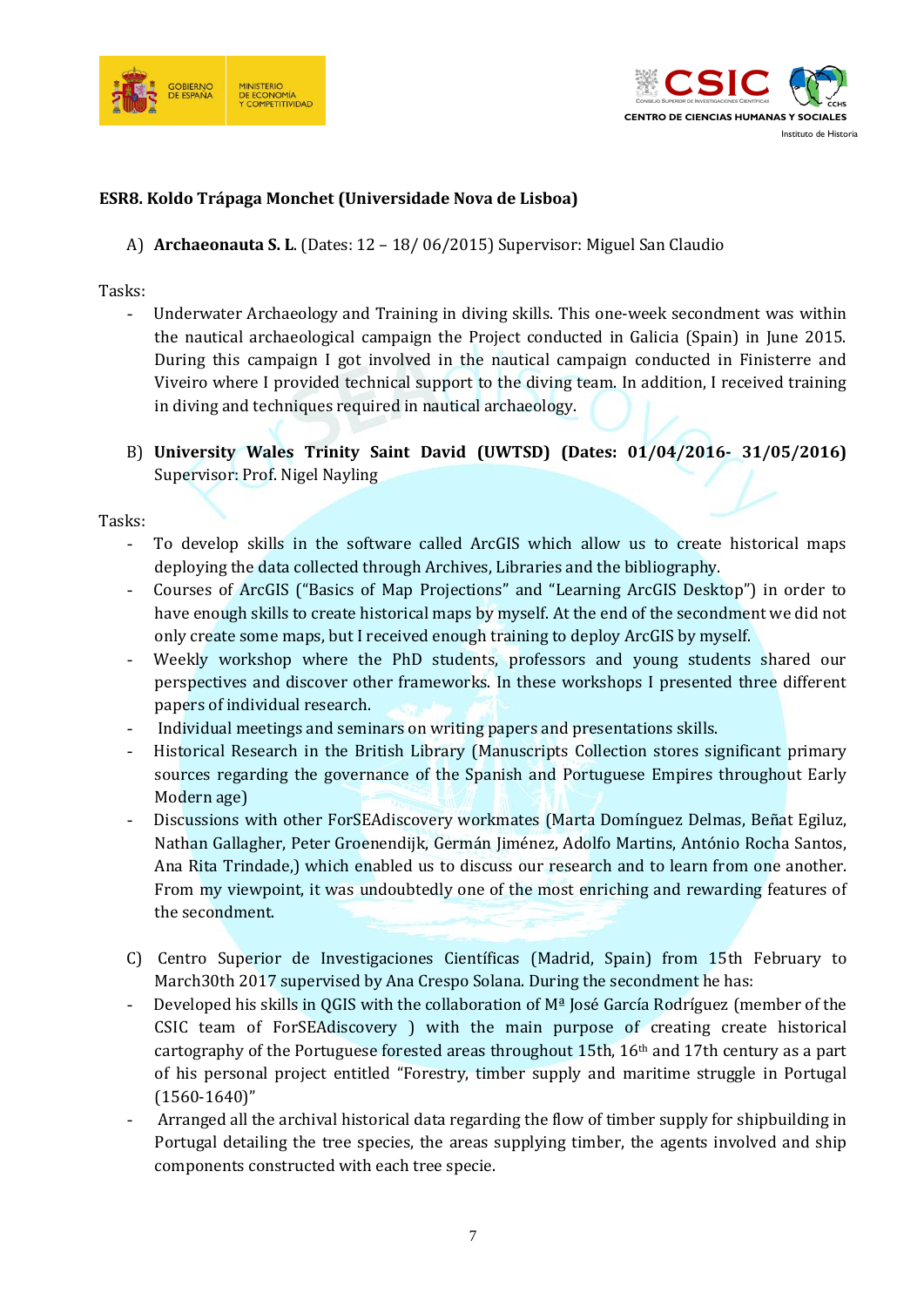



- Used the CSIC library to work on some joint and individual articles and book chapters, related to the Spanish and Portuguese Monarchies and the European maritime powers in the fields of Environmental, maritime and political history.
- He had developed his research skills working with primary sources at the Segovia Cathedral archive with Ana Crespo Solana and Marta Domínguez-Delmás, in order to use the results in an article about the history of the building combining dendrochronology and historical research.
- Has worked together with María José García Rodríguez to write the book chapter "Los aprovechamientos forestales de los bosques portugueses desde una perspectiva Cartográfica durante la Unión Ibérica (1580-1640)", that they are presenting in Málaga (Spain) at the Conference organized by the Spanish Society of Digital Humanities.
- Has attended to seminars and workshops at CSIC, King University Juan Carlos and the Marie-Curie Alumni General Assembly.

# **ESR9. Marta Domínguez- Delmás (Universidad de Santiago de Compostela)**

A) **Wageningen University** (Dates: 2-Feb/4-May 2015) Supervisor at host institute: Dr. Ute Sass-Klaassen

Tasks and activities carried out during secondment:

• Analysis of pine samples from Andalusia and testing blue intensity method to measure latewood density in Pinus nigra in collaboration with Linar Akhmetzyanov (ERS10)

• Sampling of Delta I and Delta II shipwrecks and analyses of samples in collaboration with Linar Akhmetzyanov

• Co-applicant together with Ute Sass-Klaassen, Paul Copini and Linar Akhmetzyanov in Trees4future proposal for the DNA analysis retrieved from historical timbers

• Collaboration as teaching assistant in the practical course 'FEM1030600 – Ecology of Forests; 1st year BSc course in Forest and Nature Conservation' from the FEM department

• Analysis of results and preparation of article about research of roof timbers from Segovia cathedral

• Collaboration and participation in dissemination event 'Wood in the SPOTlight' organisez by Ute Sass-Klaassen; presentation about dendroarchaeological research on shipwrecks targeting a mixed non-specialised audience: 'How Spanish were the ships from the Spanish Armada?'

• Presentation of individual project at Wageningen University: 'Forest history and shipbuilding: developing a tree-ring network for provenancing oak and pine ship timber from Atlantic Iberia'

Involvement in all activities organised by the department (attendance to invited lectures, presentations from other research fellows, etc.).

# B) **University of Wales Trinity Saint David** (UWTSD), (Dates: 2-28 May 2016), Supervisor at host institute: Prof. Nigel Nayling

Tasks and activities carried out during secondment:

- ArcGIS course
- Analysis of samples from Yarmouth Roads shipwreck
- Assisting Nigel Nayling and Roderick Bale during sampling of historic building
- Participation in design and implementation of 'One Tree Project' in collaboration with Peter Groenendijk (ER3), Nigel Nayling and Roderick Bale
- Seminar: 'Dendroarchaeology and dendroprovenance in the study of shipwrecks'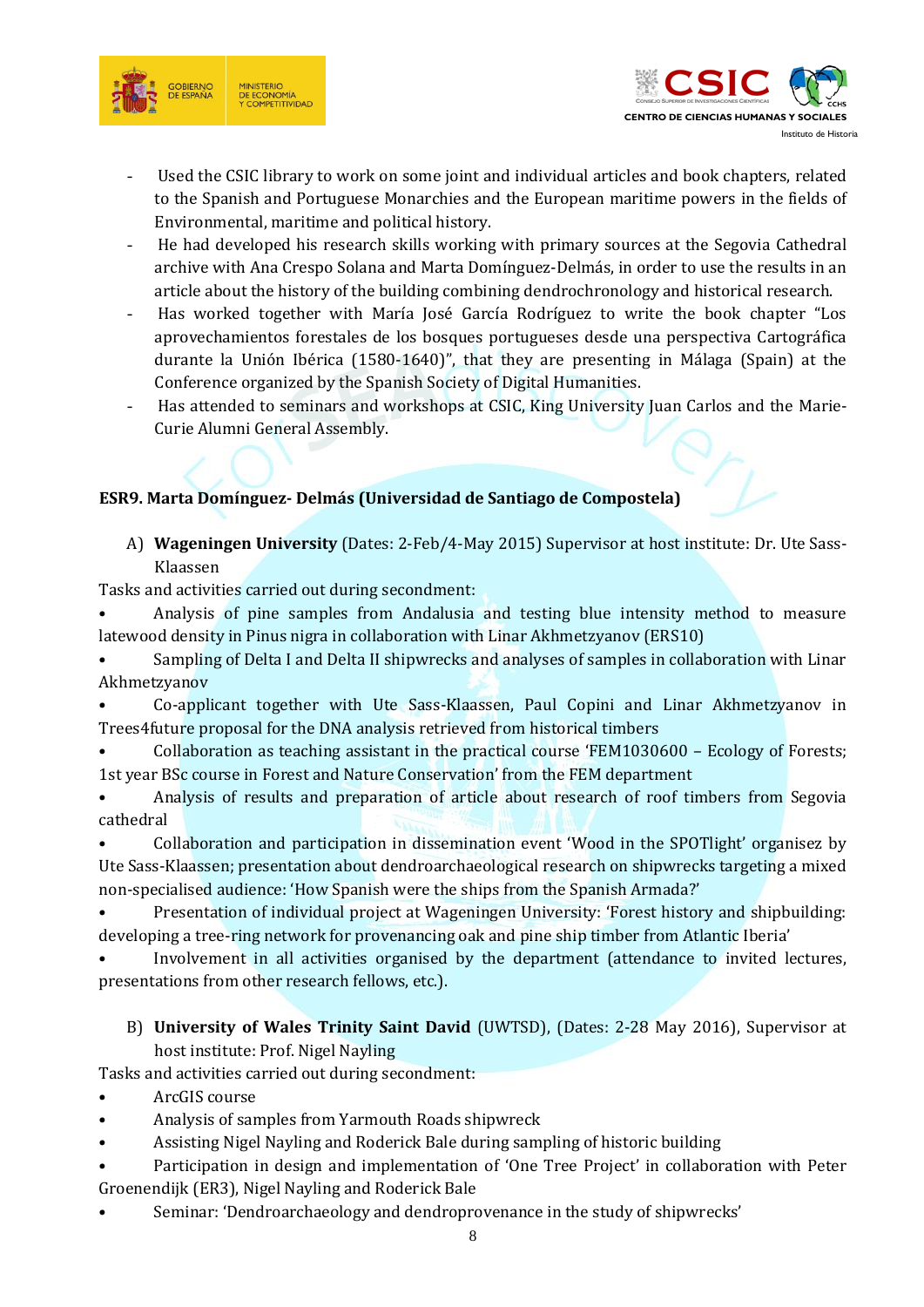



• Intensive Training Course (C3) ITN project ForSEAdiscovery (23-27 May): Dendroarchaeology of Ships: Prospect and Practice

• Lecture at Intensive Training Course (C3): 'Dendrochronology and shipwrecks in Iberia'

• Presentation of preliminary results of ongoing individual project at ForSEAdiscovery Project

Conference UWTSD: 'Developing reference tree-ring data sets for dating and provenancing Iberian shipwrecks'

- C) **University of Lorrain (Nancy, France)**: 16-27 January 2017: two-week secondment under the supervision of Anne Poszwa to learn about geochemistry (isotopic research -strontiumand analysis of element composition in the wood).
- D) **CSIC, Madrid, Spain:** 24/04 24/06/2017: two-month secondment under the supervision of Ana Crespo Solana to train in historical research and GIS applied to field and historical data.
- E) **University of Santiago de Compostela**: 13 and 17 July 2017: visiting Mohamed Traoré in Santiago de Compostela to analyse biomarkers in the wood (pyrolysis, FT-IR) of samples from Segovia cathedral.

# **ESR10. Linar Akhmetzyanov (Universiteit Wageningen)**

A) **Universidad de Santiago de Compostela** (Dates: 03.06.2016- 29.07.2016) Supervisor: Prof. Ignacio García González, Prof. Antonio Martínez Cortizas

During the Secondment following activities have been done:

additional field campaign in the Central System of Spain with the WP3 members. During the sampling, we collected in total 124 cores of *Pinus sylvestris*. Samples were dried in the lab and now stored in the lab to proceed with analyses;

learned two new programs developed by Prof. Dr. Ignacio García González for anatomical measurements of *Quercus* spp.;

- prepared and measured anatomical features of 27 oak trees (54 cores) from three sites and have prepared 10 trees (20 cores) from fourth site for further analyses (ca. 3000 vessels per core). Measurements were done using programs learned under supervision of Prof. Dr. Ignacio García González. As a result were created three new 500 years old vessels chronologies;

have adapted three vessels chronologies (containing 8 trees each) created before to the new format;

- have done primary analyses on created data.

B) University of Santiago de Compostela, campus Lugo: Secondment Date: from 03 June 2016 to 29 July 2016

Objective: Improving skills in wood-anatomical analyses of ring-porous tree species (Quercus spp.)

c) Université de Lorraine, Nancy, France: Date: from 16 January 2017 to 27 January 2017 Objective: Acquisition of knowledge and methodology on geochemical fingerprinting of potential source areas of wood from shipwrecks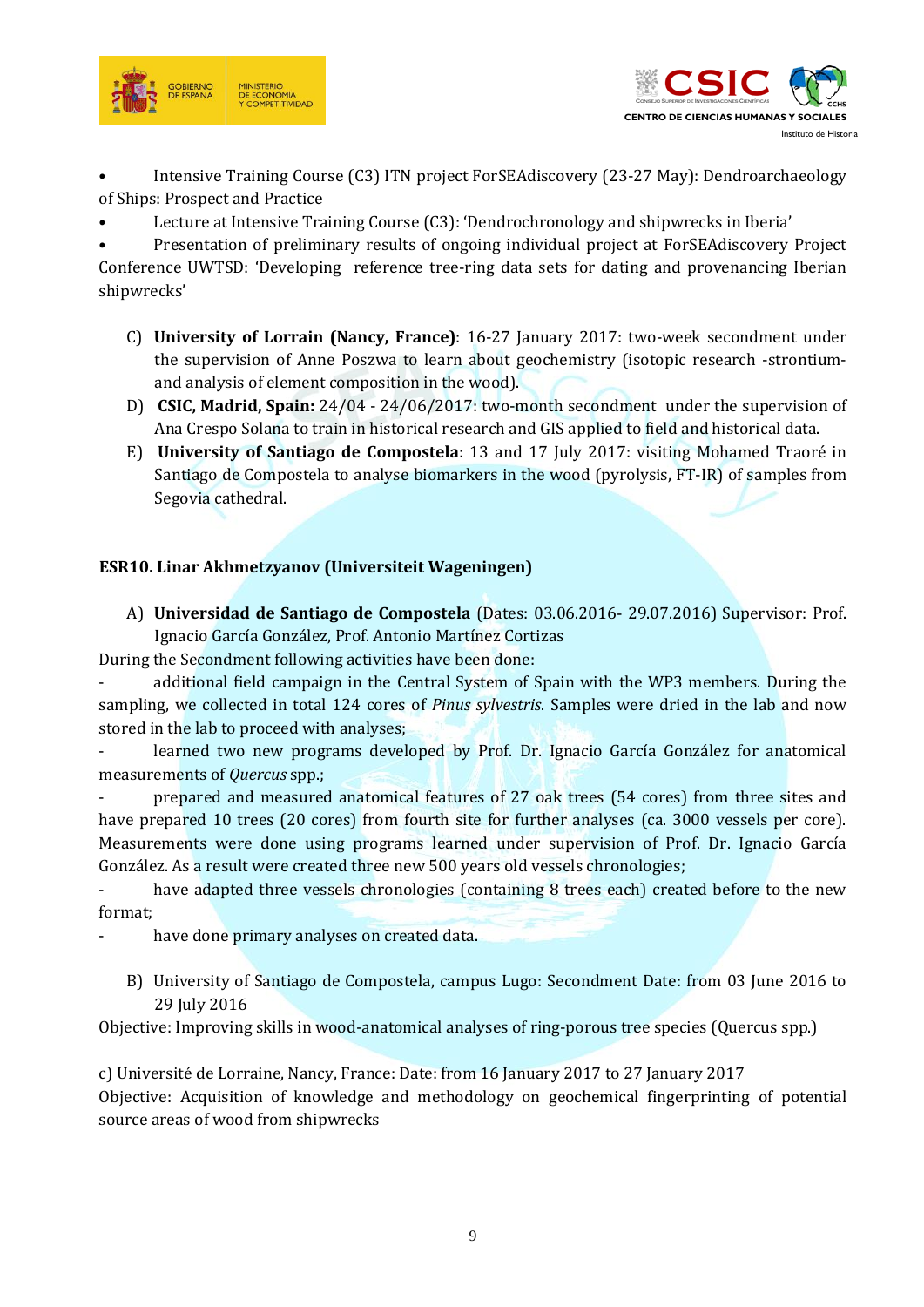



## **ESR11. Mohamed Traoré (Universidad de Santiago de Compostela)**

A) **Université de Lorraine** (Dates: June 06th 2016 to June 17th 2016) Supervisor: Prof. Anne Poszwa

Tasks:

- This secondment was in the framework of ForSEAdiscovery project, referring to the annex 1 of the project. The principal interest of this secondment remains to improve the relationship between fellow of the WP3 according to the interdisciplinary approach in this multidisciplinary project. This research stay carried out within the research group "Laboratoire Interdisciplinaire des Environnements Continentaux (LIEC)" at Université de Lorraine, the principal aim was to learn about techniques aimed at isotopic fingerprint of wood and soils for provenance identification.
- During this secondment we worked with three (03) shipwreck samples from Ribadeo, la Bayonaise and la Magdalena samples; sampled in June 2015 by other fellows of the project. The samples were dried and milled in very thin powder to help the extraction process. The sensitivity of the equipment used to measure the isotope requires working in a clean area; in our case we were working in a referenced clean room.
- In order to mineralize wood strontium contain, samples undergo several extraction steps in a view to eliminate other wood chemical compounds (organic and mineral). The main role of various extraction is to remove the influence of the sea water, and to keep the original signal of the timbers. In general, strontium isotope ratio are very sensitive so that it is crucial to only keep the strontium contain of the wood samples. At the beginning the samples are left in ultrapure water during one (01) in order to remove all of the possible extractible contain in our samples (sea water and some phenolic compounds). The second stage of extraction with acidic solutions in order to separate the strontium moieties from the rest of mineral content in our samples. Afterward the strontium is recuperated through some specific resin columns, in order to send them for isotope analysis in a lab in Paris.

This secondment has been very important to get understanding about isotopic analysis of wood samples. Moreover we had interesting discussions, during which we exchanged ideas with a view to future collaboration about combining data of organic and mineral composition of wood.

B) **Universiteit Wagenigen** (Dates: October 26th 2015 to December 18th 2015) Supervisor: Dr. Ute Sass-Klaassen

Tasks:

- This secondment was in the framework of ForSEAdiscovery project, referring to the annex 1 of the project. The principal interest of this secondment was to improve the relationship between fellows of the WP3 according to the interdisciplinary approach in this multidisciplinary project. This research stay carried out within the research group Forest Ecology Management in Wagenigen University, the principal aim was to introduce ESR11 to tree ring science, through techniques based on wood anatomy. For the purpose, our tasks were to get wood samples ready for vessel size measurement, and then analyze data obtained. Furthermore organizing the Dendro workshop for the other fellows of the ForSEAdiscovery project was a part of this secondment.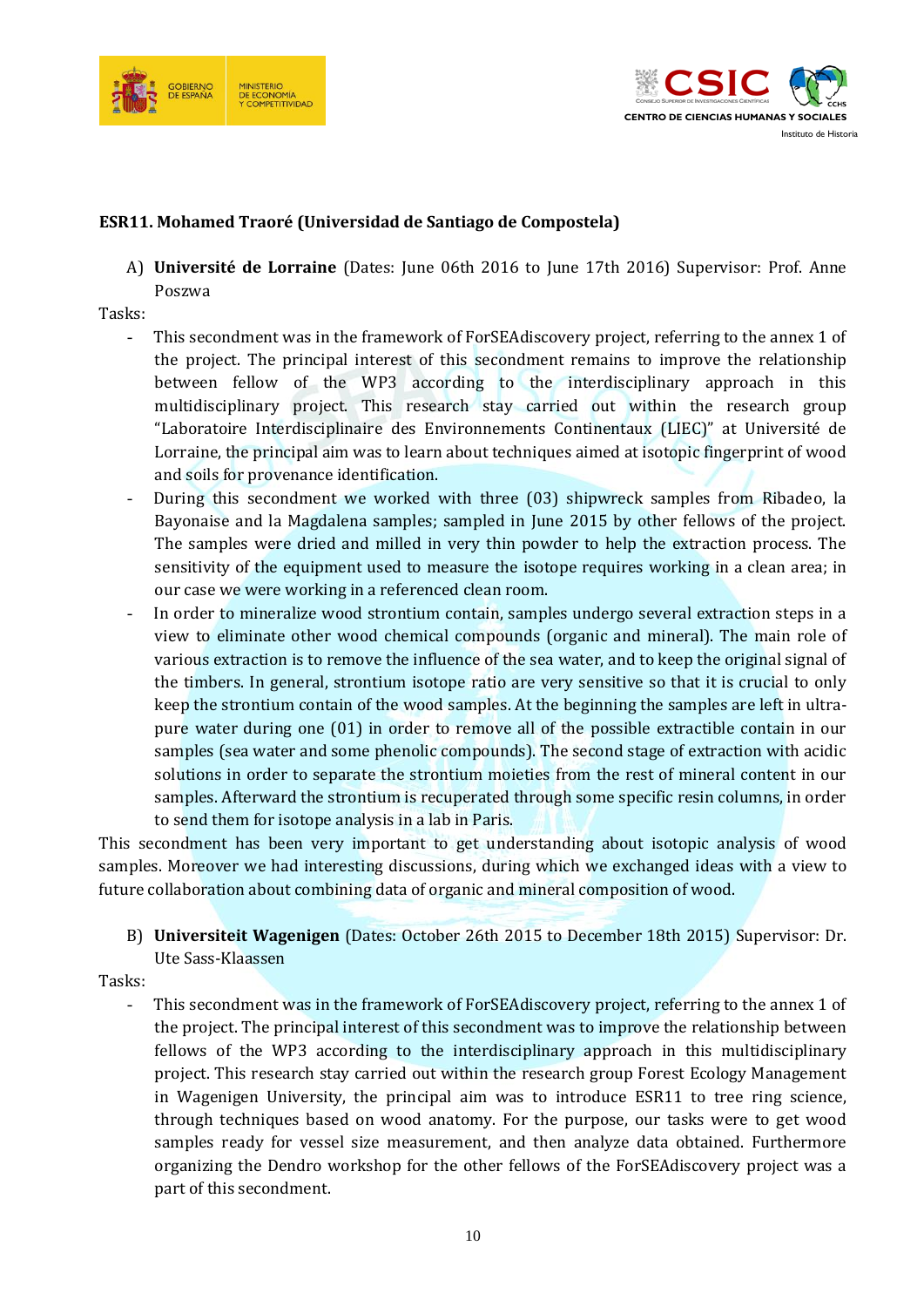



- The samples used were some cross sections of *Quercus* spp., taken during the spring sampling in the Basque Country at the shipbuilding company Albaola in Pasaja. This company collected these trunks from the Sakana forest during autumn 2014.
- It must be mentioned the importance of sample preparation because the better the samples are prepared, the better will be the data. It is therefore worth spending the necessary time on sample preparation. The software (ROXAS) for vessels and tree-ring analysis required a high resolution scan of the radial surface of the cross-section which is why the first step is cutting the surface in order to get a homogeneous flat surface. For that a microtome were used with a sodium hydroxide solution to make the cutting process easier.
- ROXAS is powerful software for vessel analysis with a very nice option for automatic vessel area quantification, however, it is necessary to do a manual check to correct some missing vessel areas and also to correct the occurrence of some quantified areas that are not vessels.

During this research stay I participated in the organization of the Dendro workshop, organized for the other fellows to show them how dendrochronologists work. During that workshop, I also gave two oral presentations. The first was about dendrochronology and wood chemistry while the second was about the interdisciplinary approach considering wood organic and inorganic chemicals, wood anatomy and dendrochronology.

This secondment has been a good experience, it was important for me to get anunderstanding about dendrochronology and wood anatomy. It was a great opportunity to have discussion about wood anatomy and wood chemistry together with a view to future collaborations. I also got the opportunity to develop my teaching skills during the workshop.

# **ESR 12 Fadij Hajj (Université Lorraine)**

A) **Universidad de Santiago de Compostela** (Date: 11 May 2015 to 29 May 2015) Supervisor: Prof. Ignacio García González, Prof. Antonio Martínez Cortizas

Objective: Acquisition of knowledge and methodology on wood anatomy for provenance studies. Tasks achieved and knowledge acquired:

- Theory on wood anatomy and dendrochronology
- Sample preparation:
	- o Gluing wood cores into special frames
	- o Cleaning wood from tylosis
	- o Microtome cutting
	- o Sanding the samples
	- o Chalking the samples
	- Measurement of samples:
	- o Measuring tree-rings width using specific software and a microscope
	- o Statistical description (number of sapwood vs heartwood; number of rings with

#### tyloses)

- o Acquiring knowledge on the different softwares used commonly for wood anatomy
- o Application on the prepared samples

## Comments:

During this secondment I acquired the necessary knowledge about the methodology and the application of wood anatomy in provenance studies. This can help me understand the whole approach on wood anatomy in order to be able to combine my research results with other fellows at the end of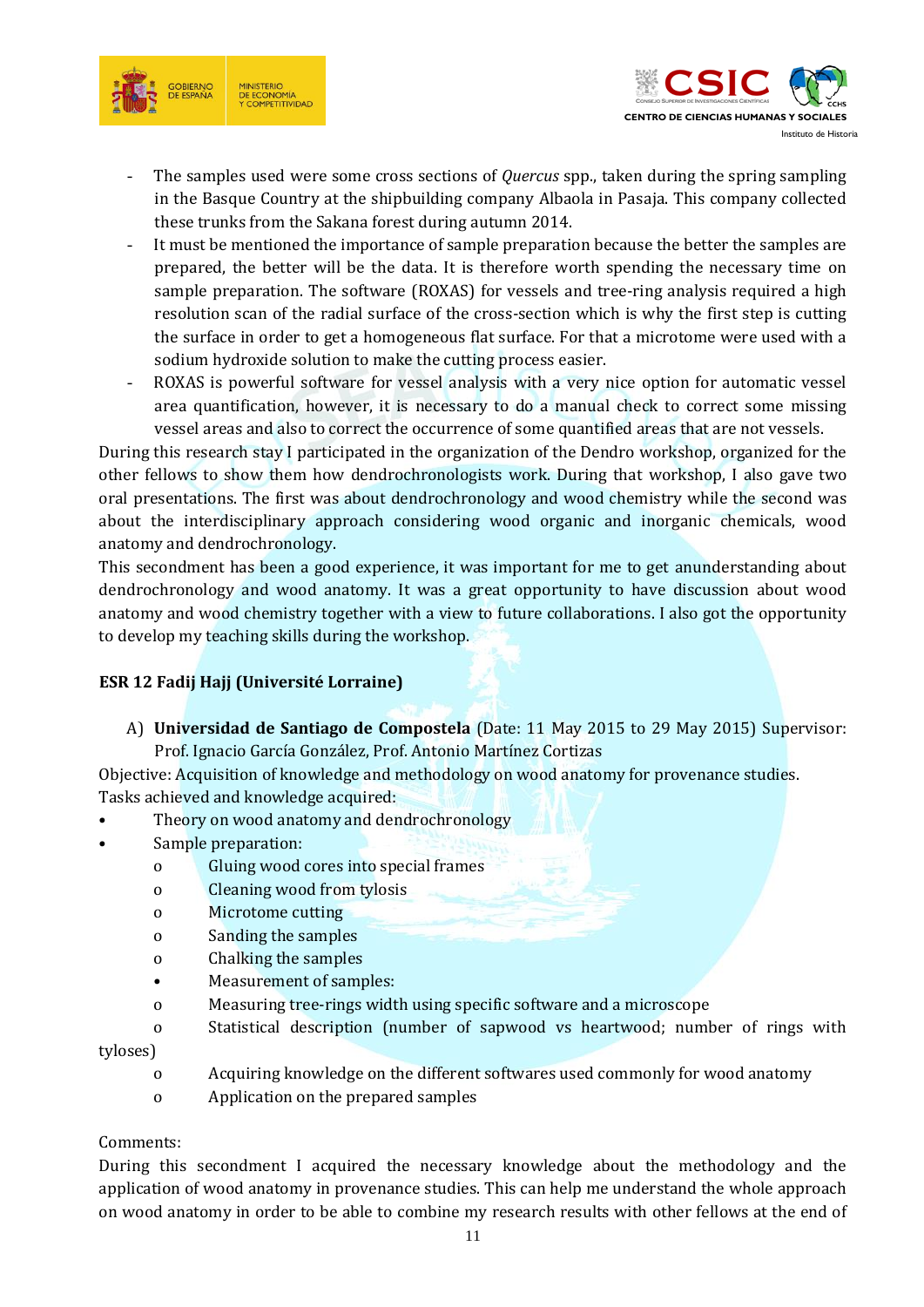



the PhD. Learning about wood anatomy helped me to widen my knowledge on the wood science and certainly helped for a better understanding of my own research project. It also enlarged my perspective in order to be able to conduct research projects in the future in a multidisciplinary way.

Secondments hosted:

• Date: from 6 June 2016 to 17 June 2016

Concerned fellows: Mohamed Traoré (ESR11)

• Date: from 14 November 2016 to 25 November 2016

Concerned fellows: Peter Groenendijk (ER3)

• Date: from 16 January 2017 to 27 January 2017

Concerned fellows: Marta Dominguez-Delmas (ESR9) and Linar Akhmetzianov

(ESR10)

## **ESR13 Nathan Gallagher (RijkUniversiteit Groningen)**

A) **Consejo Superior de Investigaciones Científicas (CSIC)** (Dates: 29 February – 29 April, 2016). Supervisor: Prof. Ana Crespo Solana

Tasks and objectives:

The primary focus of this secondment was to collect documents pertaining to timber from the section of Tribunal Mayor de Cuentas, a record of naval department purchase receipts from the Archivo General de Simancas. Ana Rita Trindade and I focused on the Cadiz department, and were able to collect a complete series from the 1730s through the 1770s, with some gaps due to inaccessible legajos in the series of interest. While not in the archives, I focused on familiarizing myself with those photocopies of documents that were already ordered and received by Ana Rita Trindade. As such, I was able to experiment with tabulating these receipts and putting them into a small database for the years of 1770-4 in the El Ferrol naval arsenal. This was relevant to a collaborative case study that is being prepared for presentation at the IKUWA6 conference in Western Australia at the end of November and beginning of December 2016. I created a successful database of this information that was able to be successfully cross-referenced with the Sound Toll Registers. This allowed me to write my full contribution to the case study presentation.

# B) **University of Wales Trinity Saint David (UWTSD)** (Dates: 2-27 May) Supervisor: Prof. Nigel Nayling

Tasks and Objective: ArcGIS course:

This short secondment of three weeks was used to build a skill set in ArcGIS, with the intention of displaying some information from the Sound Toll Registers on GIS maps. I feel this was successful, as I was able to produce proportional maps, both static and animated, of the exports of timber from the Baltic region to Spain. These maps will be made available to the other members of the project for use in blog entries or publications with the understanding that I will be credited for creating them.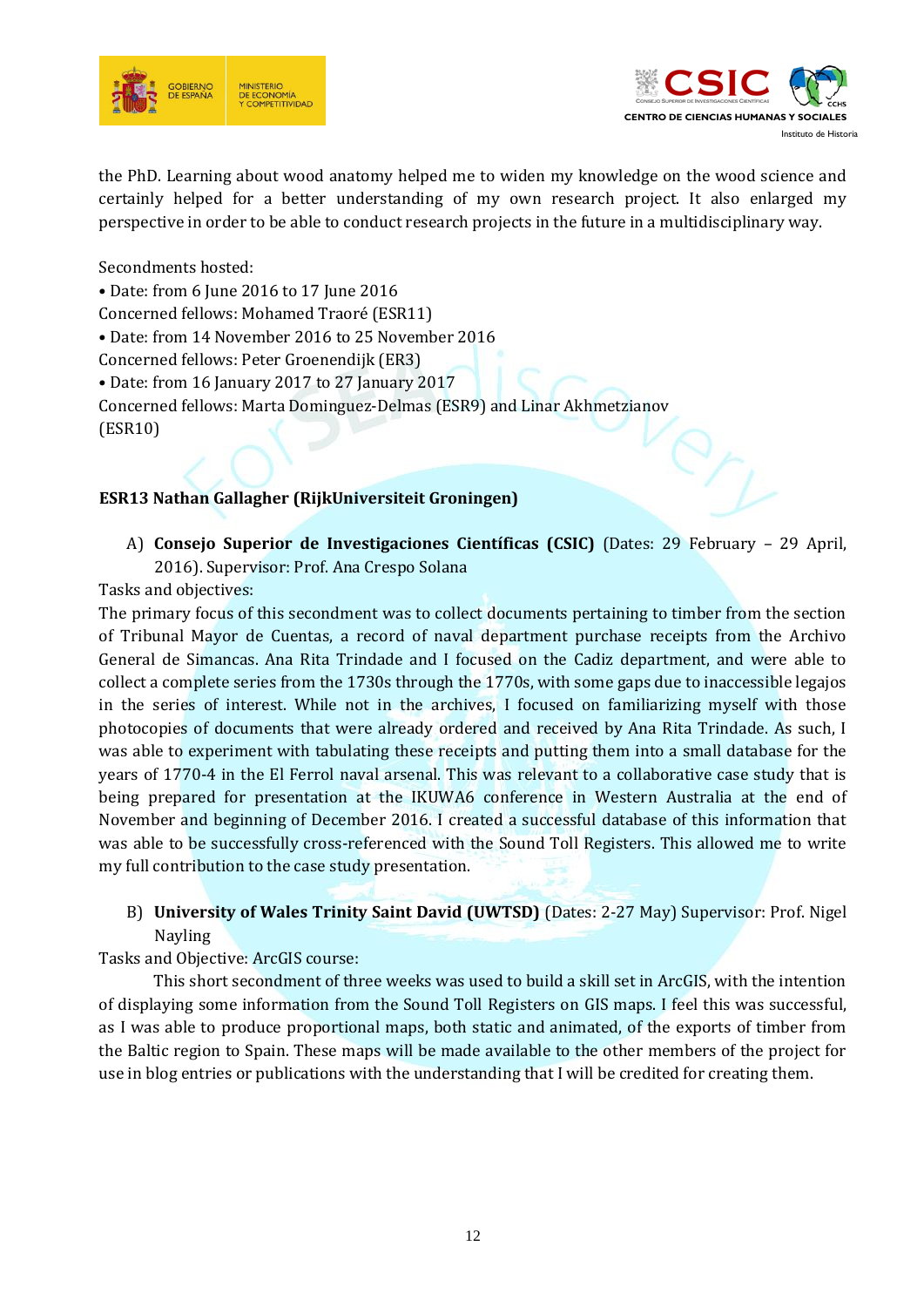



#### **ESR14 Selina Emma Ali (Wales Trinity Saint Davis, UK)**

A) **University of Santiago de Compostela, Campus Lugo Spain** 9-13 January 2017: research was undertaken with two major objectives in mind.

The first objective was to look at an expedited way to upload dendro data onto the DCCD, in the hopes of creating a workflow that bypasses the use of Tridabase, option instead for doing everything in Past 5 dendro software. The second objective was to look at the structure and content of WP3's entries into the FSD database. Both objectives were met. A new workflow was created with Marta Dominguez Delmas (ESR 9) using Past 5 to successfully upload data onto the DCCD. The second objective was met after a long meeting with Ignacio García González and Peter Groenendijk (ER1), where minor structural changes were made to the database. Most notable of these changes is the addition of a Sub Sample number for the Sub-Sub-samples that are taken by WP3. This leads to a longer string, but a clearer picture of what data is being presented. An example of the new character string is as follow T-ALB01-002S-01S-001.

#### Comments:/ Objectives:

There were two main objectives for the week, the first was to look at expedited way to uploaded dendro data onto the Digital Collaboratory for Cultural Dendrochronology (DCCD), in the hopes of creating a workflow that uses Past 5 dendro software to bypass the Tridabase export phase that is normally required. Experimentation was to be done with Marta Dominguez Delmas.

The second objective was to look at the structure and content of WP3's entries into the FSD access database with Peter Groenendijk.

#### Outcomes:

**Objective 1-** Traditionally, to upload dendro data into the DCCD one would need to convert the file format into something called Tridas, using a free program called Tricycle. Once this tridas xml file is created it is then uploaded in an access database called Tridabase, where the user fills in the appropriate metadata into the correct fields. From this the data is then exported into a new xml and then uploaded into the DCCD. The problem with this process is that Tridabase currently only runs on older 32 bit computers. This means transferring data to an older machine and working with it there and then moving it back to a newer machine for faster uploads, and for storage.

Several experiments were done using the Past 5 software which has a function to export tridas xml files directly from the program. The results of this found that the DCCD website reads each radius as an individual sample or element, meaning that if a sample has two radii attached to it, the program will read it as two separate samples. So we decided a compromise of a mean curve could be uploaded for every sample, and the data that is normally filled in from tridabase is filled in manually online. This compromise was acceptable because the DCCD allows the upload of text files, excel spreadsheets, and pdfs, and we decided raw data could be collated that way and uploaded as an attachment to the project.

We also decided that instead of one large ForSeaDiscovery project tab in the DCCD we should upload each wreck, forest, and building as an individual project. This allows the project to highlight to geographical distribution of its sampling by creating more dots on the GIS map that is on the DCCD website.

**Objective 2-** Upon inspection of the database structure of the most up to date database (09/16) it was immediately evident that the samples\_buildings and the samples\_trees tables were missing. So going back to an older database we resurrected the missing tables and decided to stick to the format of the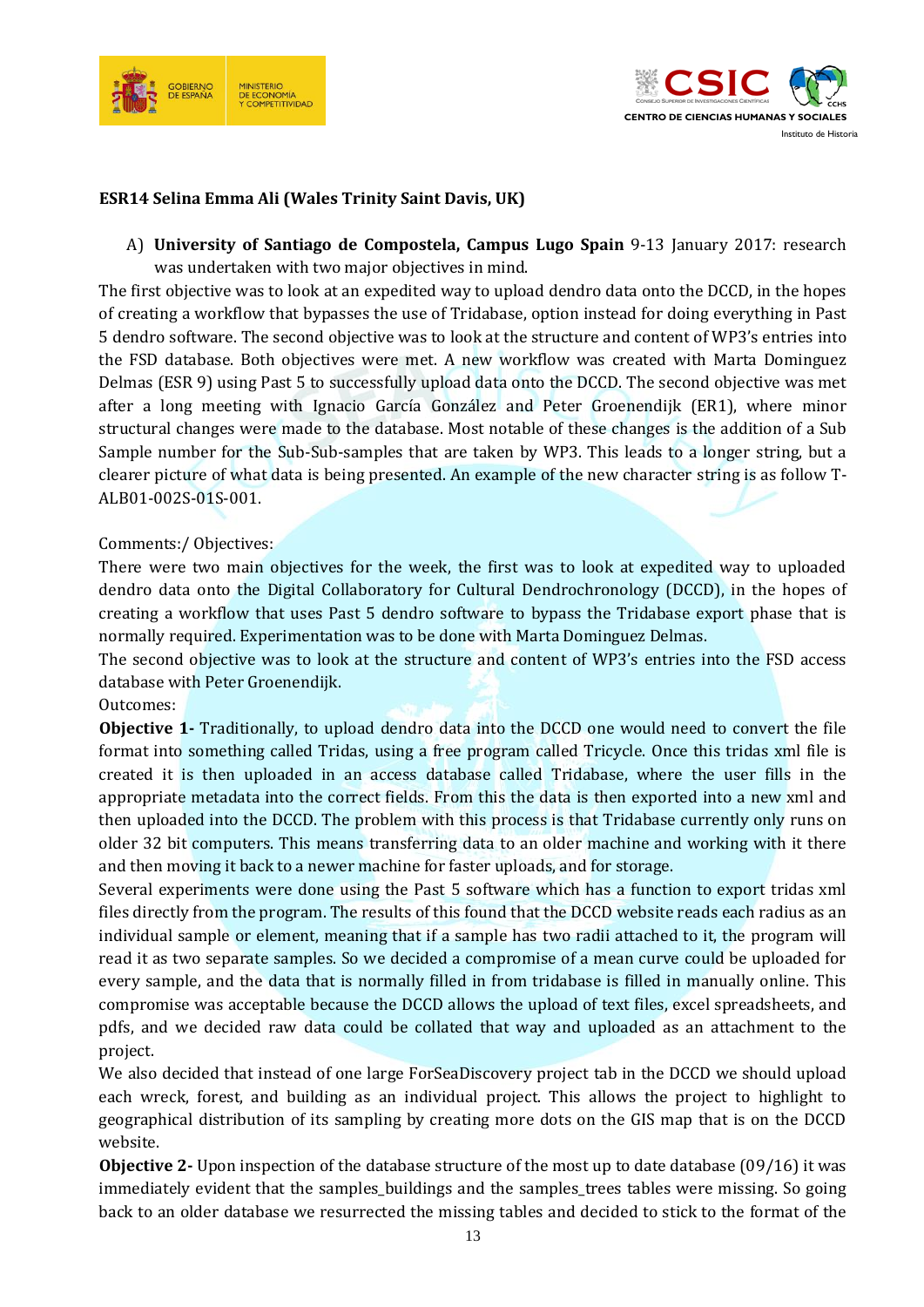



past. Using the most up to date excel spreadsheets from the administration in Lugo we were eventually able to append them into the appropriate access table. Several small import errors occurred, but with time and closer inspection all of the errors were found and fixed. To append data into the access database the data sheets need to be free of macros, and the data headings need to match exactly in both characters and case. The most up to date database now exists on a dropbox folder that is kept up to date and backed up on a cloud storage system.

In addition to this we decided to add a sub sample number for the sub-sub samples that are taken. This leads to a longer sample ID string, but lessens the administration of who owns which sub samples. Because Mohamed Traoré will create the most subsamples, he needs more than 100 but less than 1000 for each sample, meaning the string will be 3 characters long. This means a new id like T-AlB01- 002S-01S-001 and so on. This means we no longer have to work with ranges of numbers and instead go with the previously establish convention and all sample numbers 03S go to Mohamed and 04S go to Fadi Hajj.

New tables however need to be created for Fadi and Mohamed, and all these tables will feed into an analysis results table which is already created in the database.

# B) **Maritime Archaeology Trust (MAT)** 19th September-29th September 2017.

## **Objectives:**

- 1. Discuss database standards in the heritage sector in the UK (including MEDIN, MIDAS, and ADS protocols)
- 2. Work on a pipeline to optimise, and at times, enhance photogrammetric data from Agisoft using Zbrush 2R7
- 3. Learn how to post process sidescan survey data from a commercial project—including how to enhance it in software, how to process it, and what anomalies are significant
- 4. Learn about different digital capture methodologies employed at MAT

## **Results:**

## *Objective 1- database standards:*

After discussion with Brandon Mason, we concluded that the ForSEAdiscovery project (FSD) has not created any marine environmental data types that would fall under MEDIN (marine environmental data and information network) classification. The MIDAS classification system is another system created for historic data by Historic England. It provides a data standard that sets the minimum level of information needed for recording heritage assets. Though shipwrecks are covered by the standard, the level of information needed is bare minimum and mostly covered by the earlier stages of the FSD project. The ADS (Archaeology Data Service) is the most likely place the data from WP2 of FSD will be deposited. The metadata standard is clearly laid out for traditional forms of archaeological data (i.e. videos, pictures, pdfs etc), however the photogrammetric guidance has recently been published by the ADS. It is expected that FSD will at least meet these metadata standards, which are laid out here in their self-published 'Guides to Good Practice' [http://guides.archaeologydataservice.ac.uk/g2gp/Photogram\\_Toc](http://guides.archaeologydataservice.ac.uk/g2gp/Photogram_Toc)

## *Objective 2- photogrammetric optimisation pipeline*

This is an ongoing project collaboration between myself and Brandon Mason, and the process is still being refined after several discussions at the MAT offices. Currently, the most popular way to display photogrammetry to the public is using the website Sketchfab. This works well for smaller, low resolution models. However it is increasingly becoming obvious that the relatively small data limit for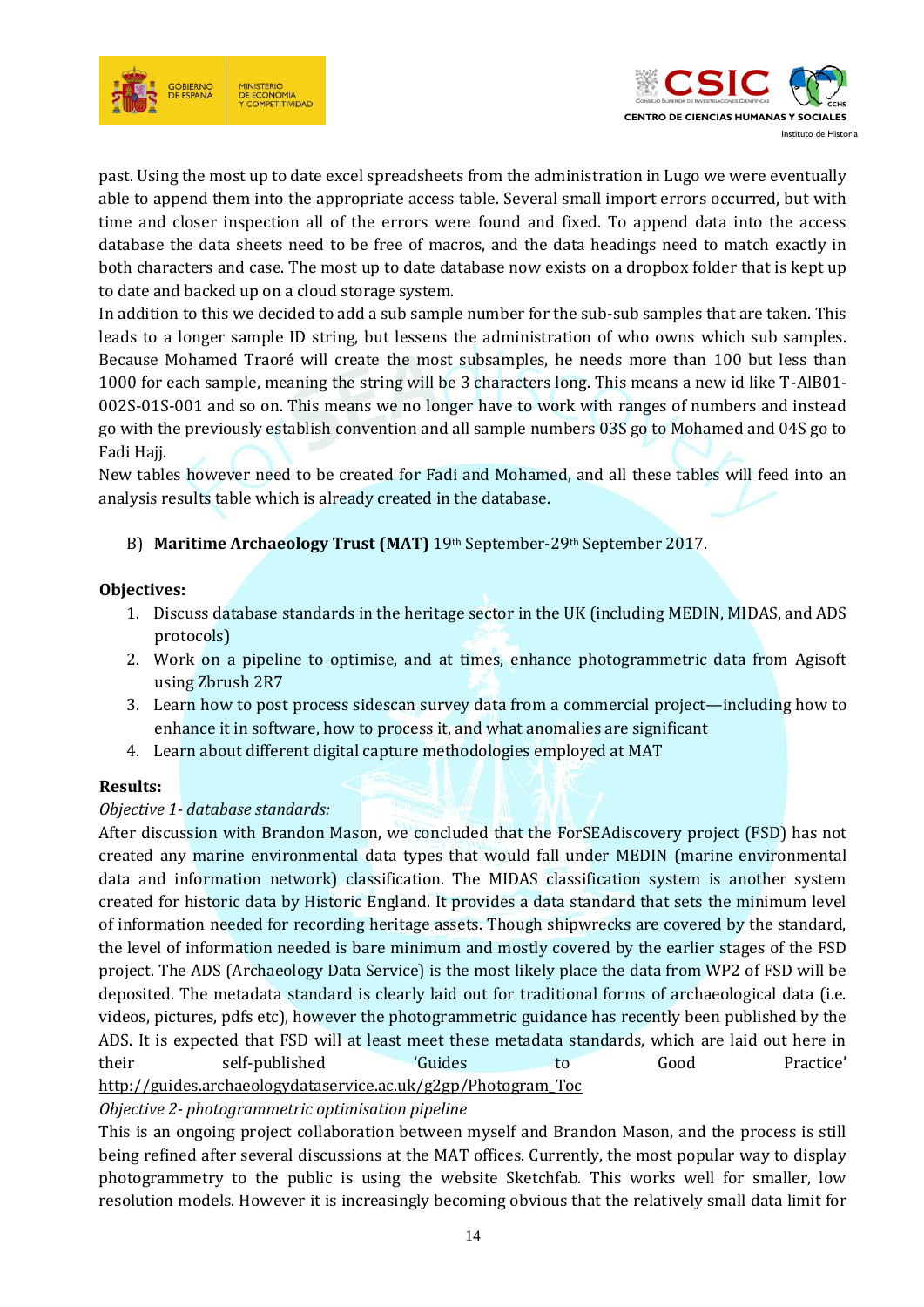



what can be uploaded to the website negatively impacts what type of data we can display for the public. It means that higher resolution models that are visually more impressive, and archaeologically more accurate are never published or seen by the public due to their mesh sizes.

To combat this, we are trying to find a way using ZBrush digital sculpting software to both enhance photogrammetry—by this we mean bring back information that is present in the photos, and in some cases, the dense point cloud, and modelling them back into the mesh model. Using the functionality offered by Zremesher- it may be possible to decimate a 7-10 million faced model to a few hundred thousand faces, without losing the detail of the higher resolution model.

To enhance a mesh with more detail, first all the holes are filled on the model (rough edges trimmed, around the outer faces of the model to make it easier on the processor), the model is thickened, and then dynameshed. Additional detail can be sculpted in using the built in functionality of the program, and the final high resolution model can be duplicated and remeshed using Zremesher. Following this, details from the higher resolution model is projected onto the lower resolution model. The low res model is subdivided and projected on about4-5 times. Following this, the UVs are set up using the UV master plug in for Zbrush, and height, displacement, and normal maps are baked out of the high res model, and re-attached to the low res model. This means the low resolution model can be given the look and impression of a high resolution model, without having the polycount of it.

Using just Zbrush is one of the potential workflows being developed. Using B2M software from Allgeorithmic is also being looked at, as well as Substance Designer and Substance Painter, also from Allegorthimic, is also being tested for potential workflows for accurate texture recreations. This is an ongoing process, the best method will be chosen based on a combination of number of operator hours, the type of machine needed to process, and the best software option as far as functionality and cost. The intended end of all of this is a potential publication and/or work flow made for archaeologists to provide guidance of photogrammetry model optimisation. Again, this work is ongoing.

## *Objective 3- Sidescan data*

One of MAT's open tenders involved the processing geophysical data, in this case, side scan sonar data, both high frequency and low frequency. The survey area is part of an ongoing windfarm project, located off the east Anglian coast of Britain. Using the software SonarWiz, I was taught how to open, map, enhance, and display all of the sidescan data. I was also shown how to incorporate GIS data into the software. Over the course of two days, I visually processed over 470 lines of sidescan data, identifying anomalies of both high and low archaeological potential.

#### *Objective 4- digital capture methods*

One of the days of the secondment was spent learning and using a SLS (structured light scanner) to scan a large brass bell from the S.S. Mendi. The bell was one a temporary one week loan to MAT. The bell was scanned with an SLS scanner manufactured by David. It is a simple, relatively inexpensive set up that uses an HD camera in conjunction with a small projector. The bell was scanned in approximately 30 sections, taking less than two hours work time. Following this, using the Software David 4 and 5, the scans were stitched together to create the full 3D object. The scanner has a resolution of .05mm accuracy. Once it is calibrated, the scanner can be moved to gain different angle without any problems-i.e. it does not have to be re aligned or re calibrated after every move. Below is an image of the scanning of the bell and a screen grab of the final Mendi Bell scan.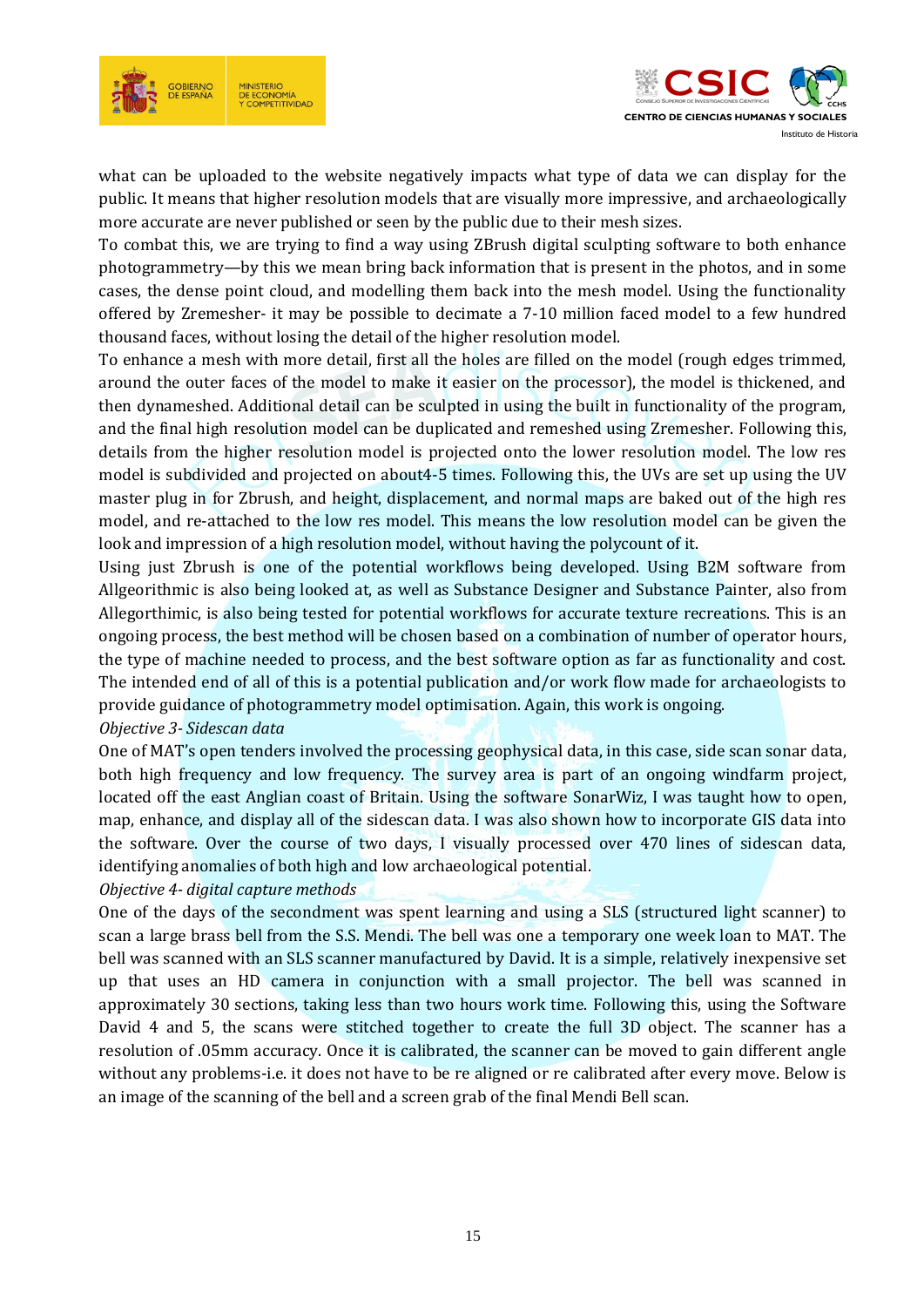



## **ESR 15 Ignacio González Espinosa (Universidade Nova de Lisboa)**

A) CSIC. Madrid: 02/10/2017-06/10/2017. During this week we were at the Consejo Superior de Investigaciones Científicas (CSIC) under the coordination of the profesora Ana Crespo Solana. One of the objectives are to concrete the aims of our research. We had our first approach to the GIS Systems and the possibilities that this tool provide to the historical investigation. In the case of the wrecks, how we can localize them on the maps and trace the routes of the shipping. Firstly, it was necessary to organize the data of our research to make it useful and introduce it in the system. Also we deepen in the bibliography about networks and cooperation, in order to improve our project and prepare future applications.

Visit Archivo General de Indias de Sevilla (Spain) 09/10/2017-13/10/2017. Our investigation in the Archivo General de Indias (AGI) had two principal aims. On the one hand complete the information that was incomplete in the publication consulted. In many cases, when we only have some data about the wrecks, we can fulfil it by consulting directly the historical records. On the other hand we found for unpublished wrecks in the archive. The search in the register of "Idas y venidas" was fundamental. In the register appear all the vessels that come and back to America. In the case of the ship was sunk, the record offer information about the place and dates. Other collections, related to lawsuits also provide information about wrecks, the routes and cargoes.

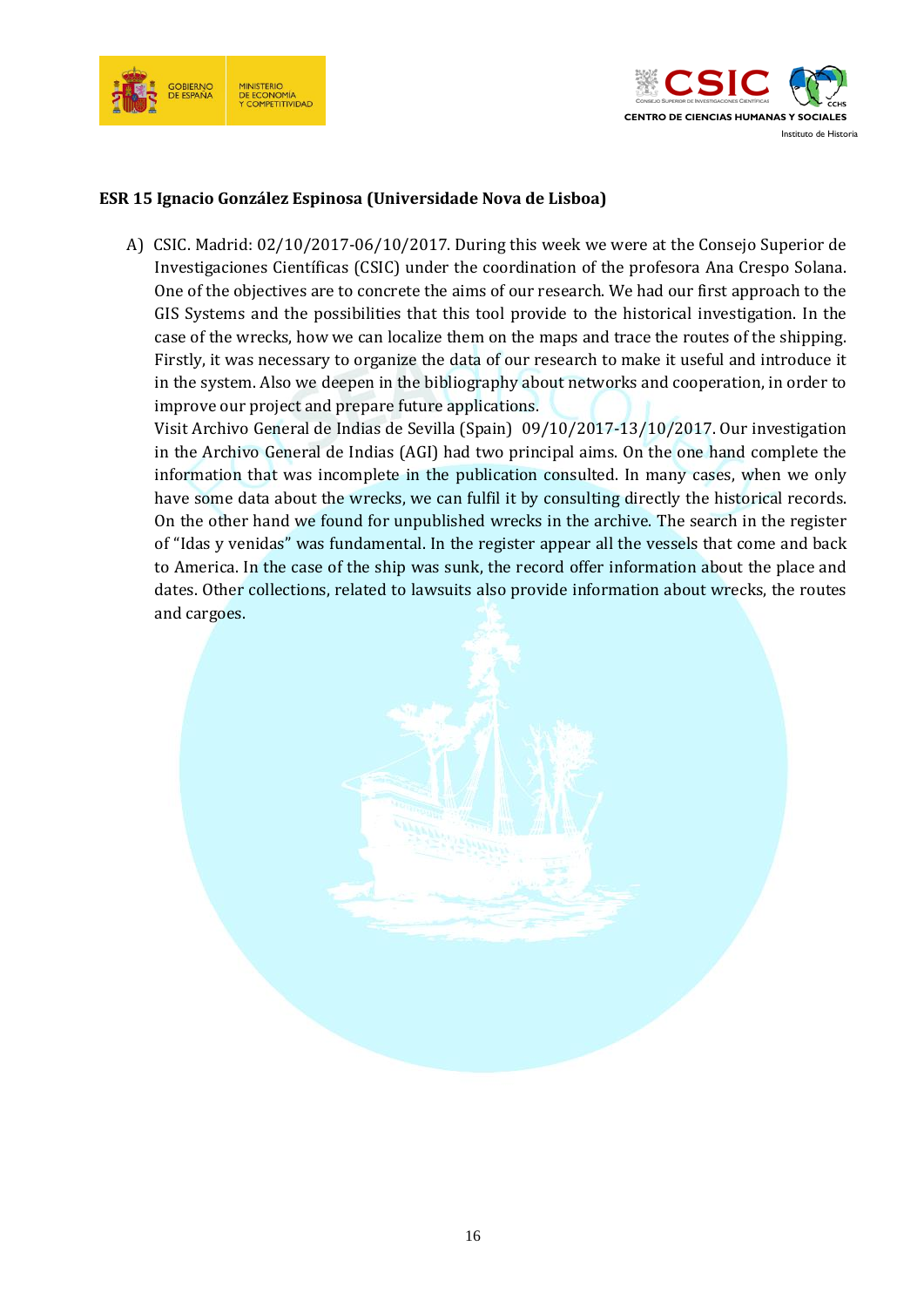



# **Experienced Researchers**

## **ER1. Dr. José Luis Gasch Tomás (Consejo Superior de Investigaciones Científicas, CSIC)**

A) **Maritime Archaeology Ltd**. (Dates: 06/04/2015-02/05/2015). Supervisor: Garry Momber Objectives:

- Literature and research in collaboration with the University of Southampton in Southampton.
- Database accomplished, Data model:

The model is already finished and, in coordination with the other two Experienced Researchers of the project – Sara Rich (ER2) and Peter Groenendijk (ER3)–, I have started to enter data. This model and database is already serving as a basis for a GIS model for Iberian shipwrecks and timber provenance. Most data came from the DynCoopNet database, the Associated Partner Filipe Castro's database and samples collected in archeological campaigns carried out in Ribadeo (Spain), Belinho (Portugal) and Yarmouth Roads (UK). Planning and coordination work has entailed the elaboration of several questionnaires to be filled by the fellows of ForSeaDiscovery. Questionnaires collect the scientific information which fellows expected to produce and use for his/her research in ForSeaDiscovery. We have already entered data of more than 200 Iberian shipwrecks located in different areas of the world. Firstly, data are organized into several tables which holds information about the dimensions, type, architectural features and additional characteristics of shipwrecks. Secondly, the database holds information from the archaeological campaigns of ForSEAdiscovery, including a dive log and a register of visuals. Thirdly, the database contains data of timber and wood samples taken from shipwrecks, living trees and historical buildings, including results of dendro-analysis. I, with Sara Rich and Peter Groenendijk, have elaborated a guide of the database –instructions with descriptions of all the tables and fields –, which might be helpful for researchers who plan to use the database. Although the database already has browsers to find information, I would recommend creating more perfect browsers in the future, which might be done with the assistance of computer programmers and/or software devlopers

B) **RijkUniversiteit Groningen** (Dates: 01/02/2016-31/03/2016). Supervisor: Prof. Jan Willem Veluwenkamp

Tasks and objective:

- Public lecture "Shipbuilding and Globalization. Tar trade from the Baltic to the Iberian Peninsula in the 18th century", organized by the Department of History at the University of Groningen (The Netherlands), 21/03/2016.
- Participation in these conferences, alongside my secondments (see below), have been the main way of networking with colleagues and experts.
- Lecture on "The GIS-Oriented ForSeaDiscovery database design" (1.5 hours) in the Intensive Training Course "Historiography and Archive Research", University of Groningen (The Netherlands), 08/05/2015.
- Guest chair to coordinate the debate "Fellows meeting and plenary discussion" (1.5 hours) in the Intensive Training Course "Historiography and Archive Research", University of Groningen (The Netherlands), 08/05/2015.
- Writing papers.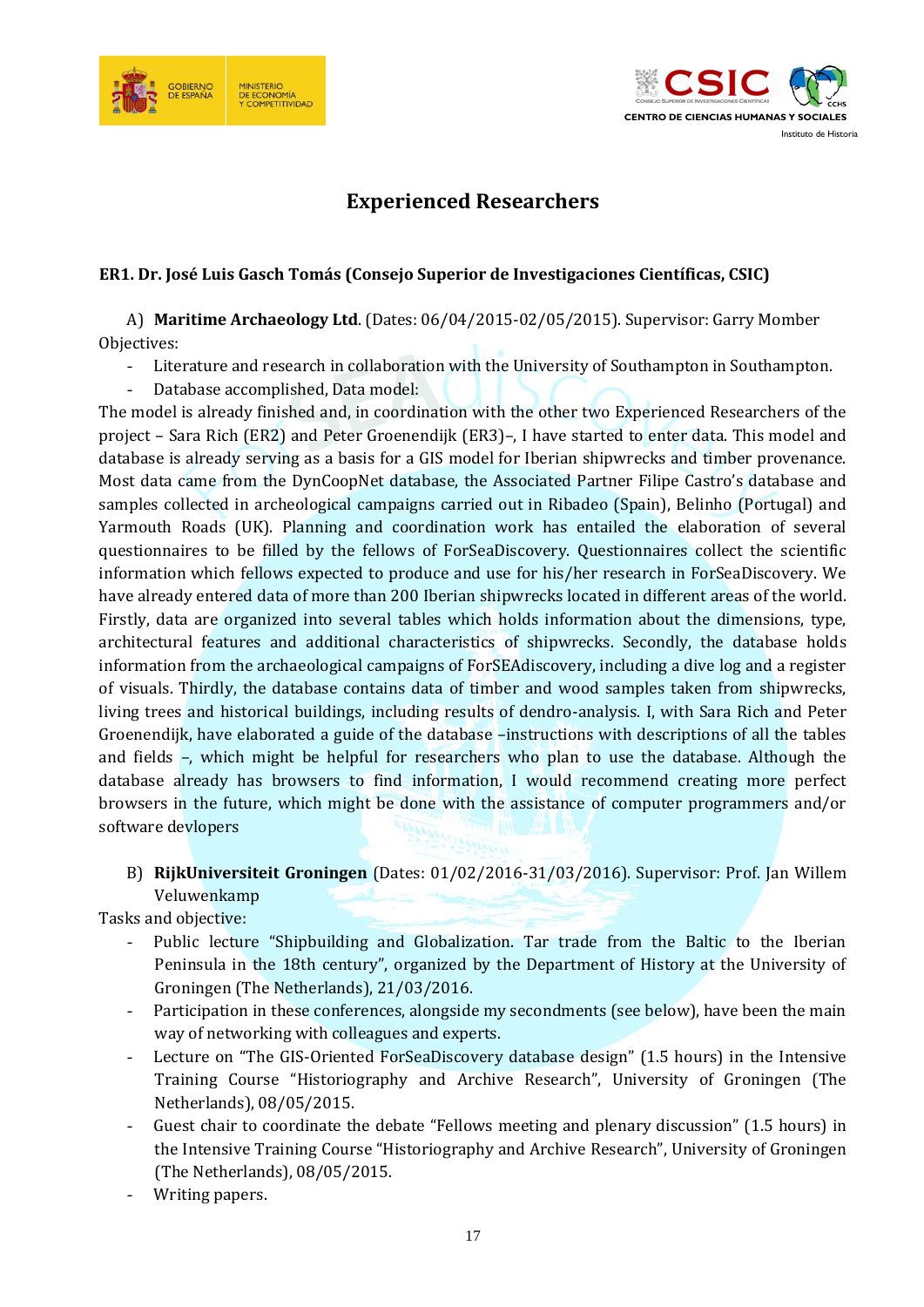



#### **ER2. Dr. Sara Rich (Maritime Archaeology Ltd)**

A) **Archeonauta, S.L.,** (Dates: 3 June 2015 – 1 July 2015) Supervisor: Miguel San Claudio Aims and achievements: Working with ForSEAdiscovery partner Miguel San Claudio, and with the assistance of partner Garry Momber (Maritime Archaeology Ltd.) and WP2 Coordinator Nigel Nayling, I developed the project design, archaeological plan, and dive plan for WP2's first season of underwater fieldwork. These plans and other preparatory documents were modeled on those currently in use in Great Britain and required by Historic England and the Health and Safety Executive (HSE). We worked together to establish a best-practice methodology for archaeological diving in Spain, which was also modeled on HSE standards. Our aims were to remove sufficient timber samples from selected shipwrecks off the Galician coast (the Bayonnaise (Finisterre), La Magdalena (Viveiro), and the Ribadeo (Ribadeo)) to supply WP3 with material for dendroprovenance. From these shipwrecks, we removed a total of nearly 80 wood samples. Each of these samples was recorded archaeologically according to Historic England guidelines before being handed over to WP3 for scientific analyses. The in-situ timber sampling protocols, one of my deliverables, has benefited tremendously from the experience gained during this secondment.

B) **University of Wales Trinity Saint David (UWTSD),** (Dates: 22-27 November 2015) Supervisor: Prof. Nigel Nayling

Tasks and objectives:

- Aims and achievements: Working with WP2 coordinator Nigel Nayling, I was able to confirm changes to the WP2 tables in the project database. Furthermore, because three WP2 fellows were also there at that time, we were able to make plans for the 2016 sampling campaign at Yarmouth Roads (England, UK). These fellows have as a deliverable a multilingual/multimedia glossary of shipbuilding and ships' timbers, and I was able to provide some feedback on this and contribute to surrounding conversations, as well as receive input from the fellows and Prof. Nayling on the draft of the in-situ timber sampling protocols. Finally, I was able to start conversations with Prof. Nayling on project ideas for the future.
- C) **Consejo Superior de Investigaciones científicas (CSIC)** (Dates: 13-18 December 2015) Supervisor: Prof. Ana Crespo Solana

Aims and achievements: Working with Dr. José Luis Gasch-Tomás (ER1, CSIC), we consolidated the multiple datasets for WP2 and worked to integrate them into the project database. When Dr. Peter Groenendijk arrived, our discussions on the database continued, but we also began to make arrangements and share ideas regarding ForSEAdiscovery's pending application for European Researchers' Night 2016. We were able to confirm task allocation, possible venues and locations for events, and the distribution of the fellows. The application was submitted in January, but it was unsuccessful. Regardless, going through the process of making an EU application was an extremely beneficial experience.

D) **University of Wales Trinity Saint David (UWTSD)** (Dates: 15-21 May 2016) Supervisor: Prof. Nigel Nayling

Aims and achievements: Working with fellows Marta Dominguez Delmás and Peter Groenendijk (Universidad de Santiago de Compostela, Lugo, Spain), we worked through the 25 samples removed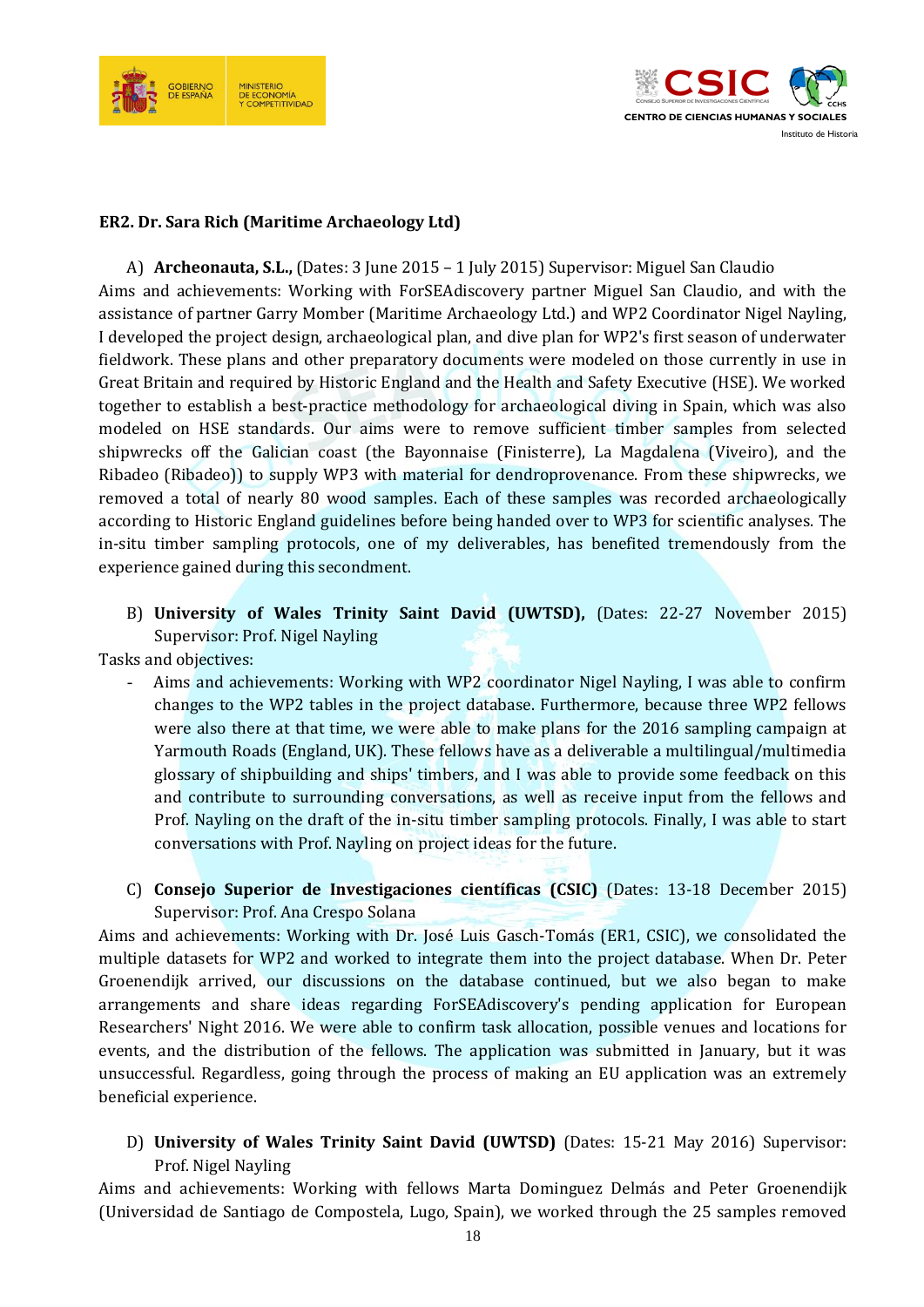



during the 2016 Yarmouth Roads Shipwreck campaign, noting which samples were most suitable for which type of dendroprovenance analysis, as well as walking through the new digital recording method that I had developed for the archaeological recording of the samples. Discussion meetings and training supervised by Prof. Nigel Nayling and Associated Partner Dr. Aoife Daly (ForSEAdiscovery partner) on performing species identification on archaeological wood samples, which had been provided by a project conducted by the University of Exeter.

# **ESR3 Dr. Peter Groenendijk (Universidad de Santiago de Compostela)**

A) **Consejo Superior de Investigaciones Científicas (CSIC)**, (Dates: 12 October – 7 November 2015) Supervisor: Prof. Dr. Ana Crespo Solana

Activities carried out during secondment:

• Working with and improving the ForSEAdiscovery database, with José Luis Gasch Tomás

• Intensive Training Course (C2) ITN project ForSEAdiscovery (13-16 October): Application of Geographical lnformation Systems (GIS) to Maritime History and Archaeology

• Lecture at Intensive Training Course (C2): 'Practical Jessons Database and GIS´, with José Luis Gasch Tomás, Sara Rich, PeterGroenendijk and María José García Rodríguez

• Open Discussion at Intensive Training Course (C2): 'Dissemination of the Underwater Cultural Heritage.´ Chairs: José Luis Gasch Tomás, Sara Rich, Peter Groenendijk and María José García Rodríguez

# B) **University of Wales Trinity Saint David (UWTSD)**, (Dates: 2-28 May 2016) Supervisor: Prof. Nigel Nayling

Activities carried out during secondment: Quantum GIS course

• Assisting Nigel Nayling during sampling of historic building

• Designing and implementation of the 'One Tree Project' in collaboration with Nigel Nayling, and fellows: Adolfo Miguel Martins (ESR6), Antonio Santos (ESR7), and Marta Domínguez Delmás (ESR9).

• Intensive Training Course (C3) ITN project ForSEAdiscovery (23-27 May): Dendroarchaeology of Ships: Prospect and Practice

• Lecture at Intensive Training Course (C3): 'Dealing with stress Workshop'

• Presentation of preliminary results of ongoing individual project at ForSEAdiscovery Project Conference UWTSD: 'Integrating different methods for provenancing ship timbers'

C) **Université de Lorraine (UdL),** (Dates: 14-25 November 2016). Supervisor: Prof. Anne Poszwa. Nancy – France. Activities carried out during secondment:

• Learned to work in a clean room and with the methods of wood mineralization to extract strontium for isotopic analyses. Steps included: the removal of sea-water influence, extraction of chemical elements with acidic solutions and strontium recuperation using Sr-specific resin columns.

• I presented the wood-sciences work package (WP3) of ForSEAdiscovery project to the lab in Nancy (title: "A potpourri of wood: tree-rings, isotopes, ecology and provenancing "), explaining the methods implemented for dendroprovenancing and their potential.

• During the secondment, I had the opportunity to discuss with ESR Fadi Hajj and Anne Pszwa about the application of strontium for provenancing (including discussing their review paper). Moreover, I